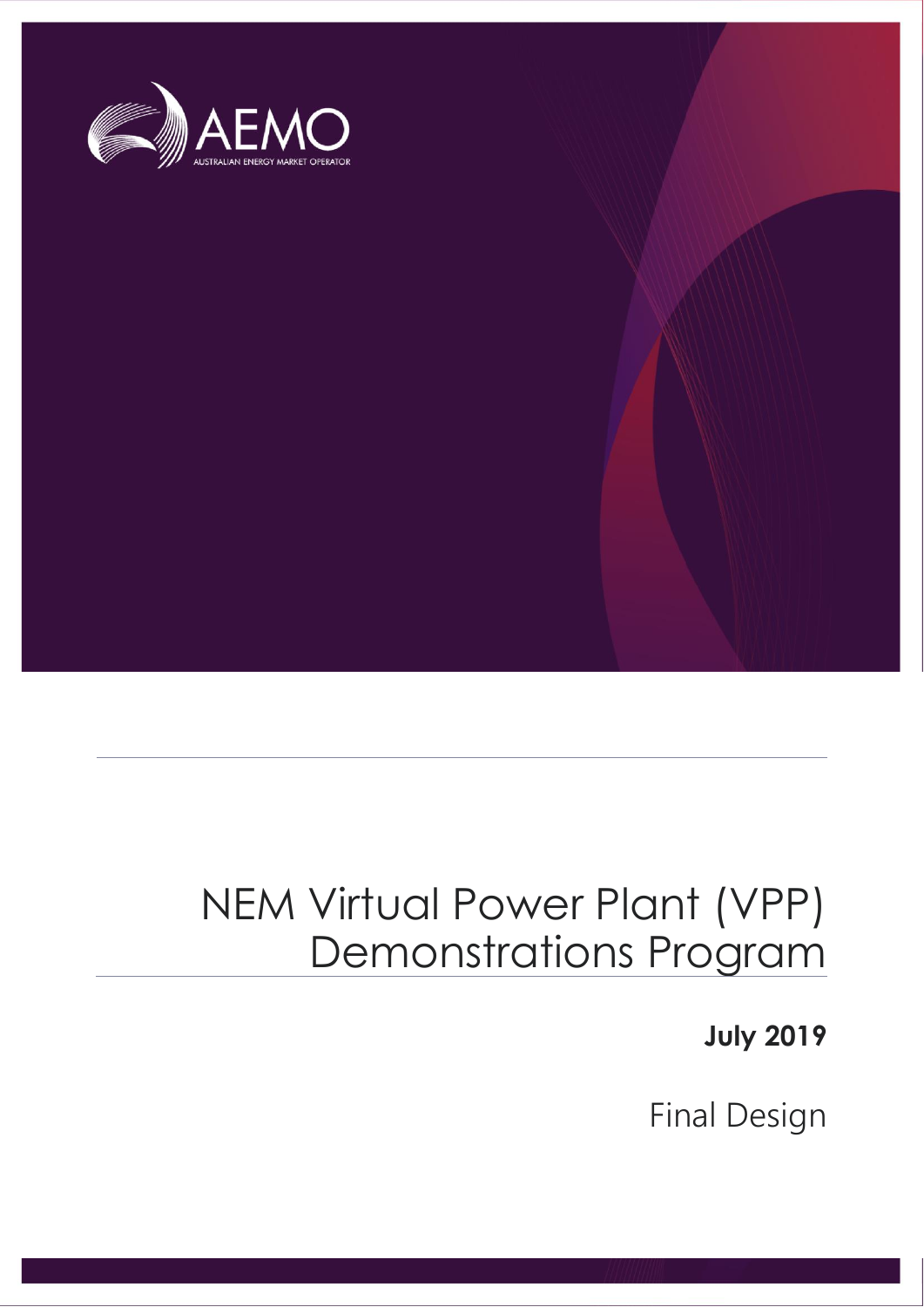# **Important notice**

#### **PURPOSE**

This document outlines the Virtual Power Plant (VPP) Demonstrations framework, including final objectives, program design and participation requirements.

#### **DISCLAIMER**

This document or the information in it may be subsequently updated or amended. This document does not constitute legal or business advice, and should not be relied on as a substitute for obtaining detailed advice about the National Electricity Law, the National Electricity Rules, or any other applicable laws, procedures or policies. AEMO has made every effort to ensure the quality of the information in this document but cannot guarantee its accuracy or completeness.

Accordingly, to the maximum extent permitted by law, AEMO and its officers, employees and consultants involved in the preparation of this document:

- make no representation or warranty, express or implied, as to the currency, accuracy, reliability or completeness of the information in this document; and
- are not liable (whether by reason of negligence or otherwise) for any statements or representations in this document, or any omissions from it, or for any use or reliance on the information in it.

| Version | Effective date  | Changes                                                                                                              |
|---------|-----------------|----------------------------------------------------------------------------------------------------------------------|
| #1      | 31 July 2019    | First issue of the NEM VPP Demonstrations Final Design                                                               |
| #2      | 21 January 2021 | Change to section 3.4.1 to highlight the linkage with the Interim Arrangements for<br><b>FCAS Provision from DER</b> |

#### **VERSION CONTROL**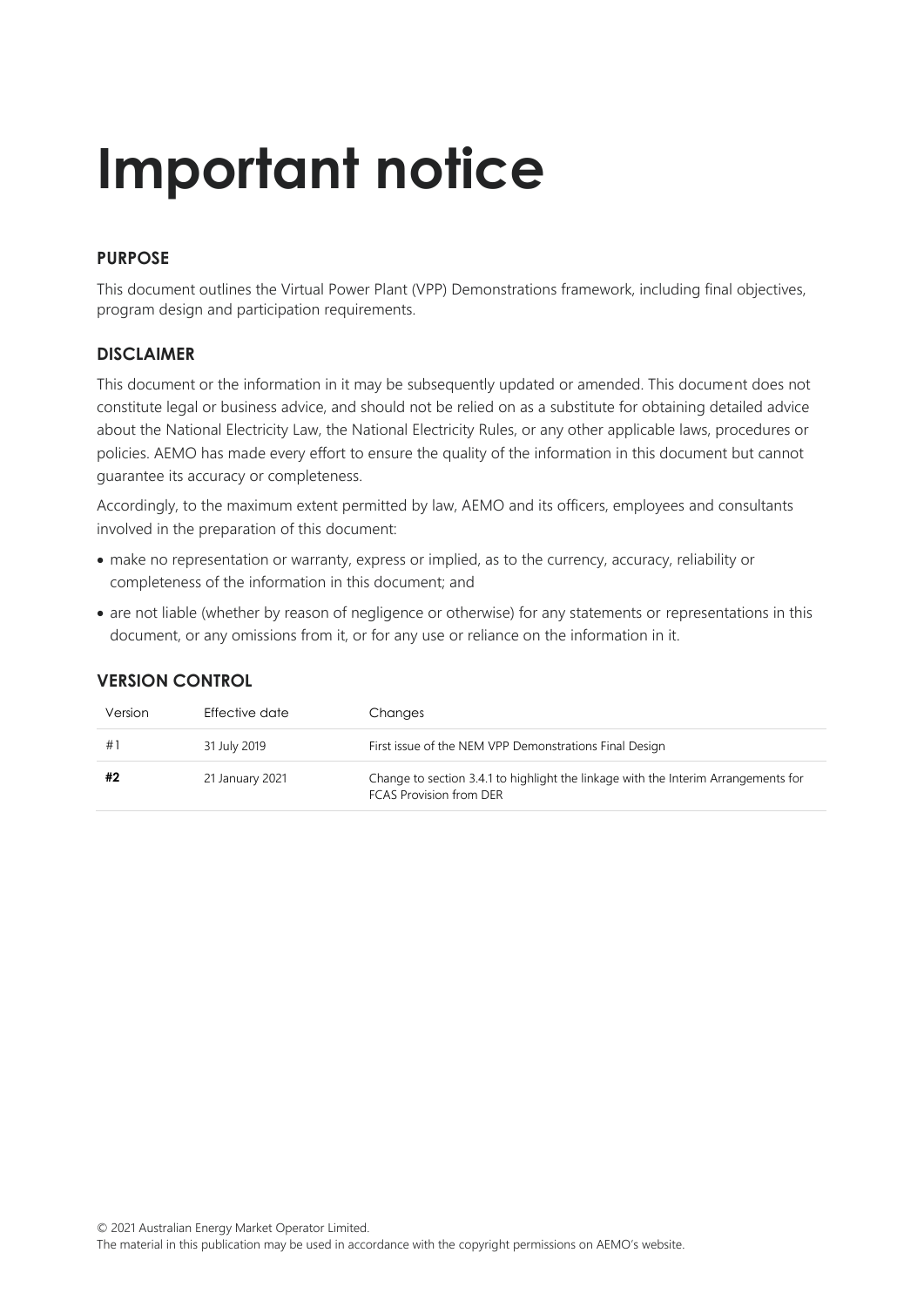# **Contents**

| 1.  | Introduction                                           | $\overline{\mathbf{4}}$ |
|-----|--------------------------------------------------------|-------------------------|
| 1.1 | Purpose of this paper                                  | 4                       |
| 1.2 | Why is this important?                                 | $\overline{4}$          |
| 1.3 | VPP Demonstrations objectives                          | 5                       |
| 1.4 | ARENA funding                                          | 6                       |
| 1.5 | Knowledge-sharing commitments                          | $\overline{7}$          |
| 2.  | <b>Consultation feedback</b>                           | 8                       |
| 2.1 | Key topics of stakeholder feedback                     | 8                       |
| 3.  | Key design elements                                    | 13                      |
| 3.1 | Minimum duration of 12 months                          | 13                      |
| 3.2 | How will VPPs operate in the energy market?            | 13                      |
| 3.3 | Metering and settlement of energy                      | 13                      |
| 3.4 | Testing a new approach for DER to deliver FCAS         | 14                      |
| 3.5 | Relationship to DER technical integration work program | 14                      |
| 3.6 | Eligibility criteria                                   | 15                      |
| 3.7 | Testing new capabilities                               | 16                      |
| 3.8 | Cyber security requirements                            | 16                      |
| 3.9 | Social science study                                   | 17                      |
| 4.  | <b>Trial participation</b>                             | 18                      |
| 4.1 | Enrolment process                                      | 18                      |
| 4.2 | Terms of participation                                 | 19                      |
| 4.3 | Waiver of registration fees                            | 19                      |
| A1. | <b>Consultation submissions</b>                        | 20                      |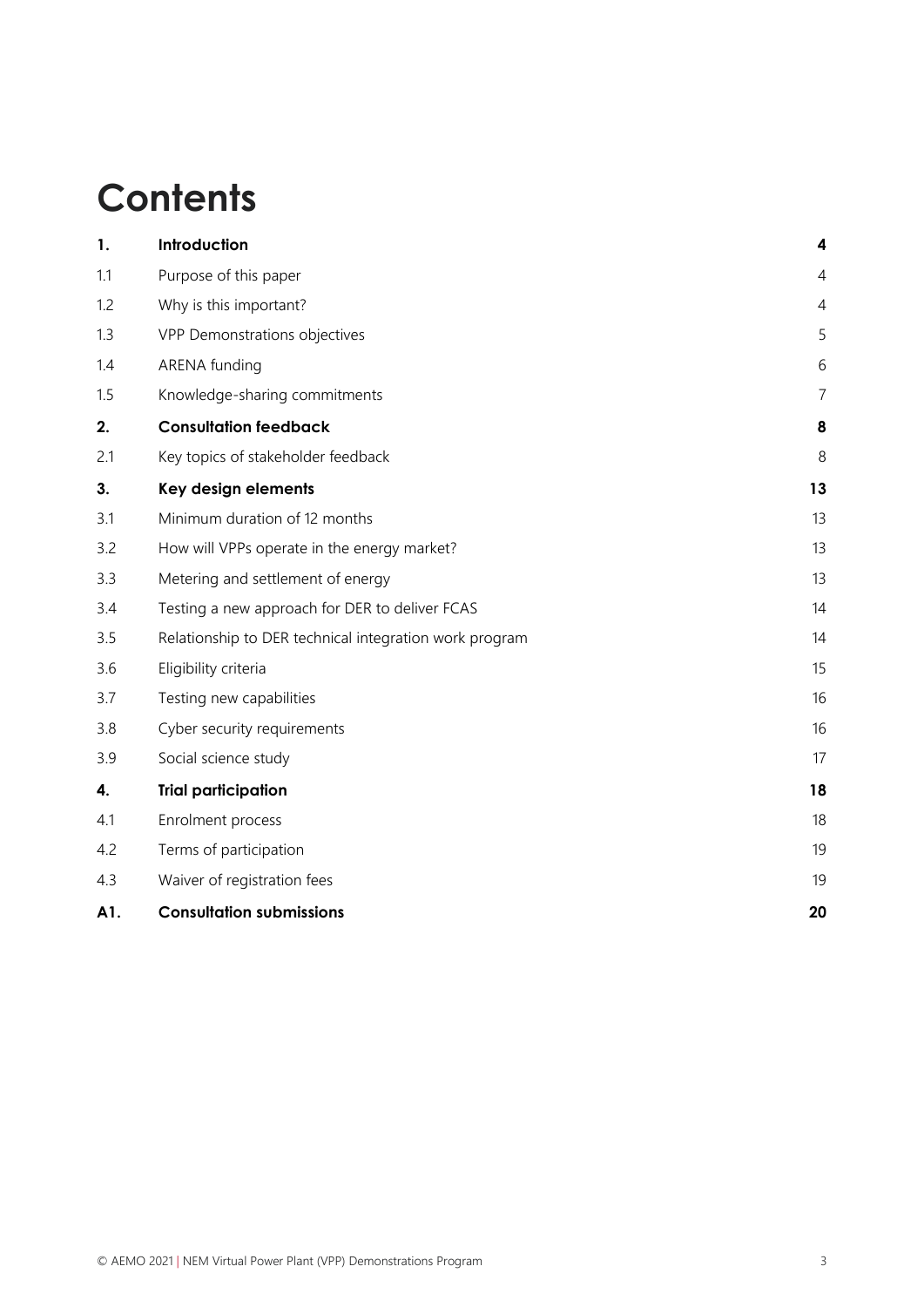# <span id="page-3-0"></span>**1. Introduction**

# <span id="page-3-1"></span>1.1 Purpose of this paper

This document:

- Defines the Virtual Power Plant (VPP) Demonstrations framework, including final objectives, program design, and participation requirements.
- Provides the context and reasoning for establishing the VPP Demonstrations and the specifications for participation. These specifications have considered the extensive stakeholder feedback received during the consultation process that began when the VPP Demonstrations Consultation paper was published in November 2018<sup>1</sup>.

# <span id="page-3-2"></span>1.2 Why is this important?

A VPP broadly refers to an aggregation of resources, coordinated using software and communications technology to deliver services that have traditionally been performed by a conventional power plant.

In Australia, grid-connected VPPs are focused on coordinating rooftop photovoltaic (PV) systems, battery storage, and controllable load devices.

Rooftop PV continues to be installed at high levels (currently in excess of 1 gigawatt [GW] a year across Australia), and installations of battery storage and smart controllable load devices are projected to rapidly increase in the coming years. The figure below shows projections for residential battery storage installations.



#### **Figure 1 CSIRO residential battery capacity forecasts**

Source: CSIRO 2019 Projections for Small Scale Embedded Technologies Report.<sup>2</sup>

Since the VPP Demonstrations Consultation Paper was published in November 2018, the New South Wales Government has announced a target of 300,000 battery installations in the next 10 years. In Victoria, the

<sup>1</sup> AEMO, 2018. *VPP Demonstrations Consultation Paper*, a[t https://www.aemo.com.au/Electricity/National-Electricity-Market-NEM/DER-program/Virtual-](https://www.aemo.com.au/Electricity/National-Electricity-Market-NEM/DER-program/Virtual-Power-Plant-Demonstrations)[Power-Plant-Demonstrations.](https://www.aemo.com.au/Electricity/National-Electricity-Market-NEM/DER-program/Virtual-Power-Plant-Demonstrations) 

<sup>&</sup>lt;sup>2</sup> CSIRO, 2019 Projections for Small Scale Embedded Technologies Report, at[: https://www.aemo.com.au/Electricity/National-Electricity-Market-NEM/Planning](https://www.aemo.com.au/Electricity/National-Electricity-Market-NEM/Planning-and-forecasting/Inputs-Assumptions-and-Methodologies)[and-forecasting/Inputs-Assumptions-and-Methodologies.](https://www.aemo.com.au/Electricity/National-Electricity-Market-NEM/Planning-and-forecasting/Inputs-Assumptions-and-Methodologies)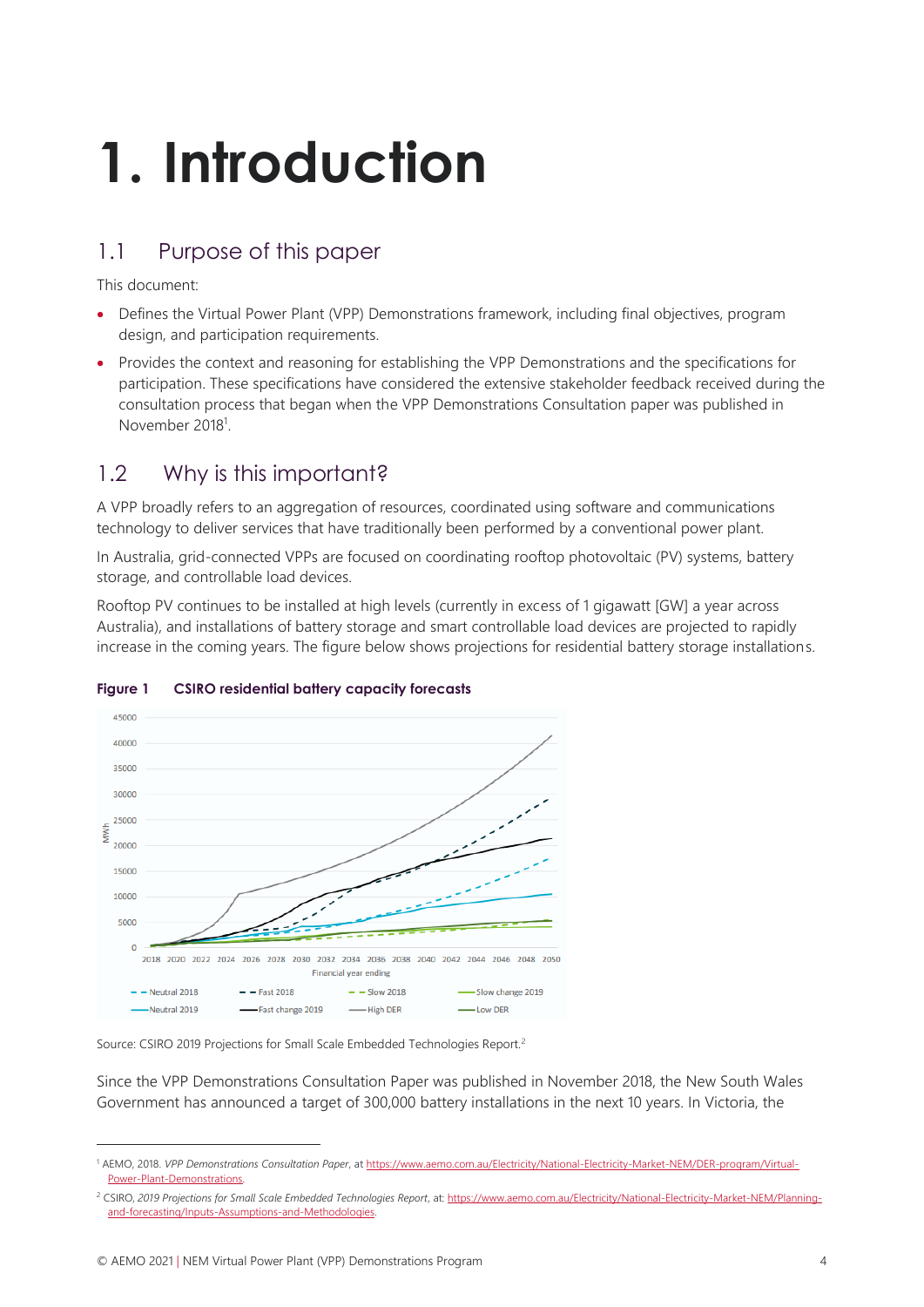Government will issue 1,000 battery rebates in 2019-20, and the South Australian Government has an ongoing battery subsidy for 40,000 South Australian households, together with the continued development of the South Australian Housing Trust VPP of up to 50,000 systems.

Given the potential scale of distributed energy resources (DER) installations over the next decade, AEMO is taking prudent action to integrate DER to the power system safely and securely. Appropriate frameworks will incentivise these resources to deliver value for all electricity consumers by providing grid services that make the power system more efficient.

In April 2019, AEMO published a report on the *Technical Integration of DER* that shared its preliminary findings to date on the behaviour of DER during disturbances<sup>3</sup>. The report highlighted some potential risks to system security of continued growth of DER under status quo arrangements, and proposed the development of improved DER performance standards.

The uplift of DER performance standards will contribute to the technical integration of DER, while the VPP Demonstrations program is more focused on examining the market integration of DER, noting that these two elements are heavily inter-related.

The VPP Demonstrations will explore the capability of aggregated DER to deliver frequency control ancillary services (FCAS) and develop AEMO's understanding of how VPPs respond to energy market price signals.

It is anticipated that coordinating DER through VPPs can benefit both:

- Consumers owning VPP assets, who earn value from delivering grid services such as Reliability and Emergency Reserve Trader (RERT), FCAS, or energy. The value received by consumers depends on the business model offered to them by VPP operators.
- All other electricity consumers, who benefit from a more efficient power system, as more resources respond to market price signals rather than operating independently.

### <span id="page-4-0"></span>1.3 VPP Demonstrations objectives

The draft objectives from the VPP Demonstrations Consultation Paper have been refined to reflect the extensive engagement AEMO has conducted with industry stakeholders, and are intended to remain flexible to incorporate new lines of enquiry as the VPP Demonstrations develop.

The VPP Demonstrations objectives are to:

- **Understand whether VPPs can reliably control and coordinate a portfolio of resources to stack value streams relating to FCAS, energy, and possible network support services.**
	- AEMO will test a new FCAS specification for the VPP Demonstrations, consistent with section 7.3 of the Market Ancillary Services Specification (MASS)<sup>4</sup>, and will observe VPPs responding to energy market price signals as non-scheduled resources. AEMO also aims to learn the extent that VPPs can deliver local network support services to Distribution Network Service Providers whilst participating in the VPP Demonstrations.
- **Develop systems that provide AEMO with operational visibility of VPPs to understand their impact on power system security, local power quality, and how they interact with the market**.
	- As VPP participants will operate unscheduled in the energy market, AEMO will establish a series of application programming interfaces (APIs) that will enable participants to submit operational forecasts and actual performance data from their VPPs to AEMO.

<sup>3</sup> AEMO, 2019. *Technical integration of distributed energy resources*, a[t https://www.aemo.com.au/Electricity/National-Electricity-Market-NEM/DER](https://www.aemo.com.au/Electricity/National-Electricity-Market-NEM/DER-program/Improving-DER-Capability)[program/Improving-DER-Capability.](https://www.aemo.com.au/Electricity/National-Electricity-Market-NEM/DER-program/Improving-DER-Capability)

<sup>4</sup> AEMO, *Market Ancillary Services Specification* v 5.0, effective 30 July 2017, a[t https://www.aemo.com.au/Electricity/National-Electricity-Market-NEM/](https://www.aemo.com.au/Electricity/National-Electricity-Market-NEM/Security-and-reliability/Ancillary-services/Market-ancillary-services-specifications-and-FCAS-verification) [Security-and-reliability/Ancillary-services/Market-ancillary-services-specifications-and-FCAS-verification.](https://www.aemo.com.au/Electricity/National-Electricity-Market-NEM/Security-and-reliability/Ancillary-services/Market-ancillary-services-specifications-and-FCAS-verification)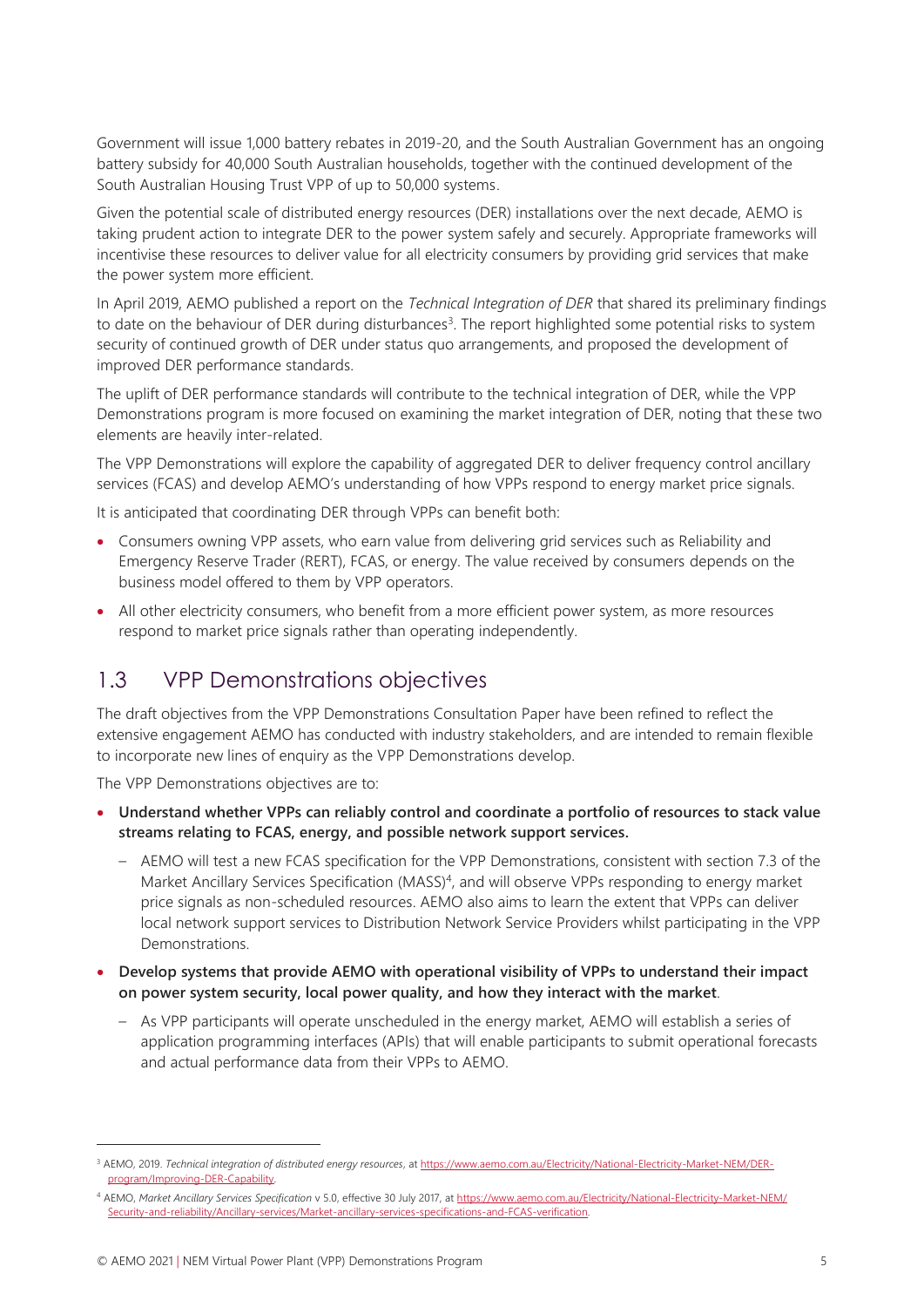- Observing VPP operations is expected to help AEMO determine what systems and capabilities are needed to support VPP market participation at a large scale (potentially gigawatt-scale) in future, while maintaining system security.
- **Assess current regulatory arrangements affecting participation of VPPs in energy and FCAS markets, and inform new or amended arrangements where appropriate**.
	- The VPP Demonstrations will operate under the current regulatory framework, noting that AEMO is testing a new FCAS specification for DER. The VPP Demonstrations aim to assess the suitability of these approaches, and inform consideration of any required changes to regulatory frameworks and operational processes to ensure VPPs are better integrated into the National Electricity Market (NEM).
- **Provide insights on how to improve consumers' experience of VPPs in future.**
	- $-$  AEMO intends to engage a social science specialist<sup>5</sup> to conduct a study with willing VPP consumers to evaluate their experience of being part of a VPP, encapsulating the initial sales and marketing process, installation of equipment, operation of a VPP, perceived/realised value delivered, and whether consumers have experienced any changes to their electricity consumption after joining a VPP.
- **Understand what cyber security measures VPPs currently implement, and whether VPP cyber security capabilities should be augmented in future.**
	- AEMO is including cyber security as a specific area of research in the VPP Demonstrations, recognising the importance of collaborative action to address cyber security risks. Gaining a thorough understanding of DER-related cyber security risks and taking appropriate action in the near term will set the foundation for reliable and secure large-scale integration of DER in the medium to long term.

#### 1.3.1 Future DER integration trials

This is the first in a series of pilots that AEMO intends to run, to learn how to integrate high levels of DER into Australia's power systems and electricity markets.

A subsequent phase of pilots will focus on the testing operational and regulatory frameworks explored in the Open Energy Networks collaboration with Energy Networks Australia (ENA)<sup>6</sup>. These are expected to examine:

- How to incorporate distribution network constraints into the DER dispatch process.
- Possible frameworks to facilitate trade of network support services, such as local voltage support.

### <span id="page-5-0"></span>1.4 ARENA funding

In April 2019, the Australian Renewable Energy Agency (ARENA) announced it is co-funding the VPP Demonstrations with AEMO up to \$2.46 million through its Advancing Renewables Program<sup>7</sup>. This funding is being used to gain knowledge on VPPs and to develop AEMO's capability to facilitate the VPP Demonstrations, including a series of APIs related to:

- Registration/enrolment systems.
- FCAS data transfer and AEMO's verification process.
- Operational data transfer.

This marks the first time AEMO has directly sought ARENA funding to facilitate an innovative project.

<sup>&</sup>lt;sup>5</sup> Subject to sourcing appropriate funding arrangements for this study.

<sup>6</sup> AEMO-ENA, 2018. *Open Energy Networks*, a[t https://www.energynetworks.com.au/joint-energy-networks-australia-and-australian-energy-market-operator](https://www.energynetworks.com.au/joint-energy-networks-australia-and-australian-energy-market-operator-aemo-project)[aemo-project.](https://www.energynetworks.com.au/joint-energy-networks-australia-and-australian-energy-market-operator-aemo-project) 

<sup>7</sup> ARENA, 2019, a[t https://arena.gov.au/news/aemo-to-trial-integrating-virtual-power-plants-into-the-nem/.](https://arena.gov.au/news/aemo-to-trial-integrating-virtual-power-plants-into-the-nem/)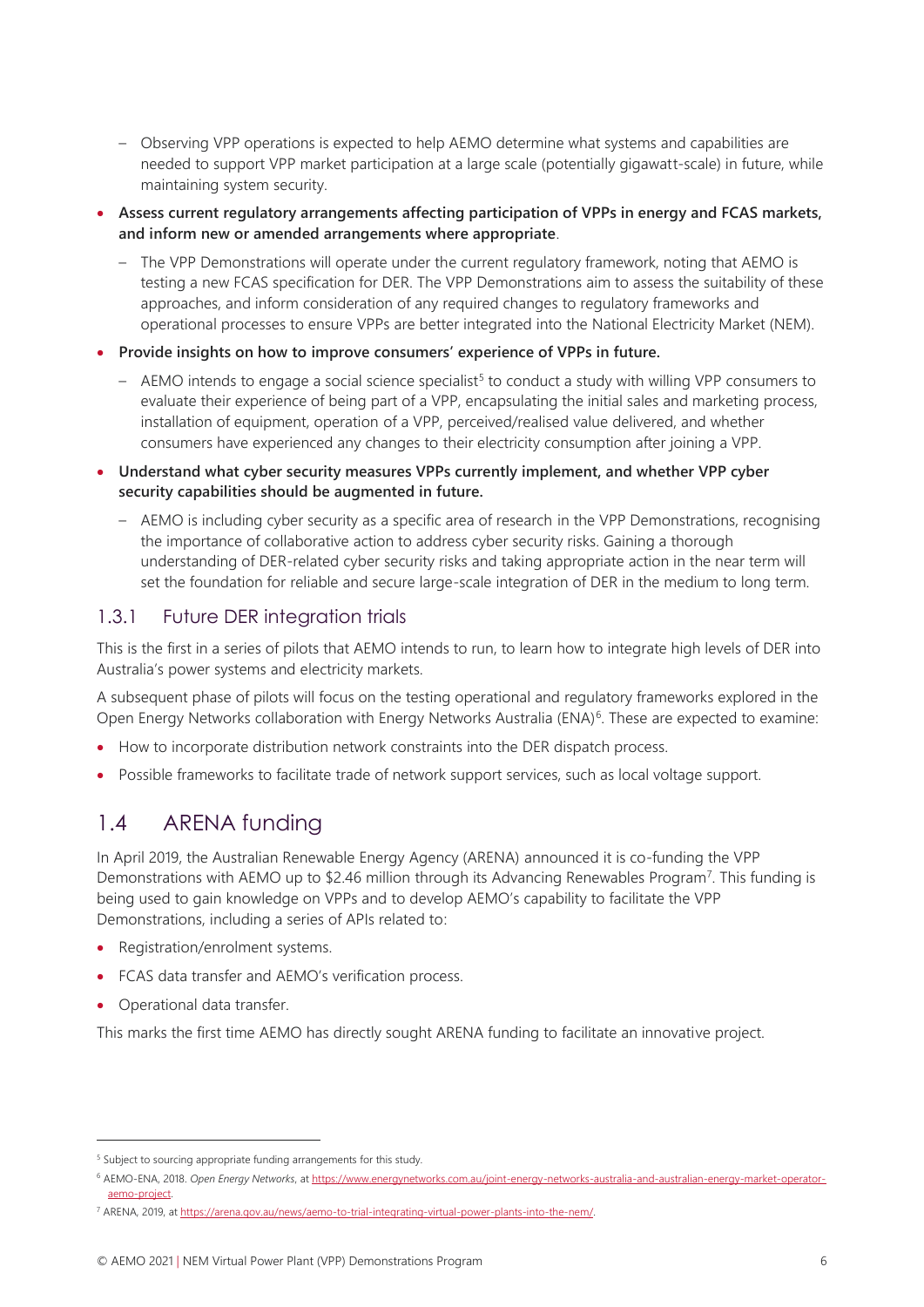### <span id="page-6-0"></span>1.5 Knowledge-sharing commitments

AEMO is committed to sharing the insights learned throughout the VPP Demonstrations by publishing knowledge-sharing reports, which will include analysis of the rich data set that VPP participants share with AEMO and insights that address the objectives outlined above. Research questions may include, but are not limited to, the following.

#### **VPP capability for market participation**

- Can VPPs reliably deliver the contingency FCAS that they bid, and are enabled, for?
- What is the typical extra fleet capacity that VPP operators dispatch, over and above the target that they have been enabled for, to reliably meet that target?
- What are appropriate ongoing operational arrangements for DER to participate in the FCAS and energy markets?

#### **Operational visibility**

- To what extent are VPPs able to accurately forecast their operational capability over various timeframes?
- What VPP operational data does AEMO require to facilitate very large VPPs operating without negative impacts on power system reliability and security?
- Is it appropriate for large-scale VPPs to become scheduled resources in the energy market and, if so, at what threshold?

#### **Market dynamics and planning**

- To what extent do VPPs respond to energy market price signals?
- If this behaviour is extrapolated to reflect the potential for very large VPPs in future, what impact could VPPs have on energy market dynamics?
- How much reliance should be placed on VPPs responding to energy market price signals for integrated system planning studies?

#### **Local power quality**

- To what extent do local power quality or fleet communication issues impact VPPs' capability to meet their operational objectives?
- Can the VPP operational data provide useful insights to distribution network service providers (DNSPs) about the real time status of low voltage networks?

#### **Consumer insights**

- What are consumers' experiences of participating in Australia's early stage VPPs?
- Is VPP participation attractive enough for consumers to give up control of their assets?
- How can the consumer experience of VPP participation be improved to make it more attractive for consumers to sign up in future?

#### **Cyber security**

- To what extent do VPPs, and DER more generally, present cyber security risks that could pose a threat to power system security?
- Are VPPs appropriately incentivised to independently address cyber security risks?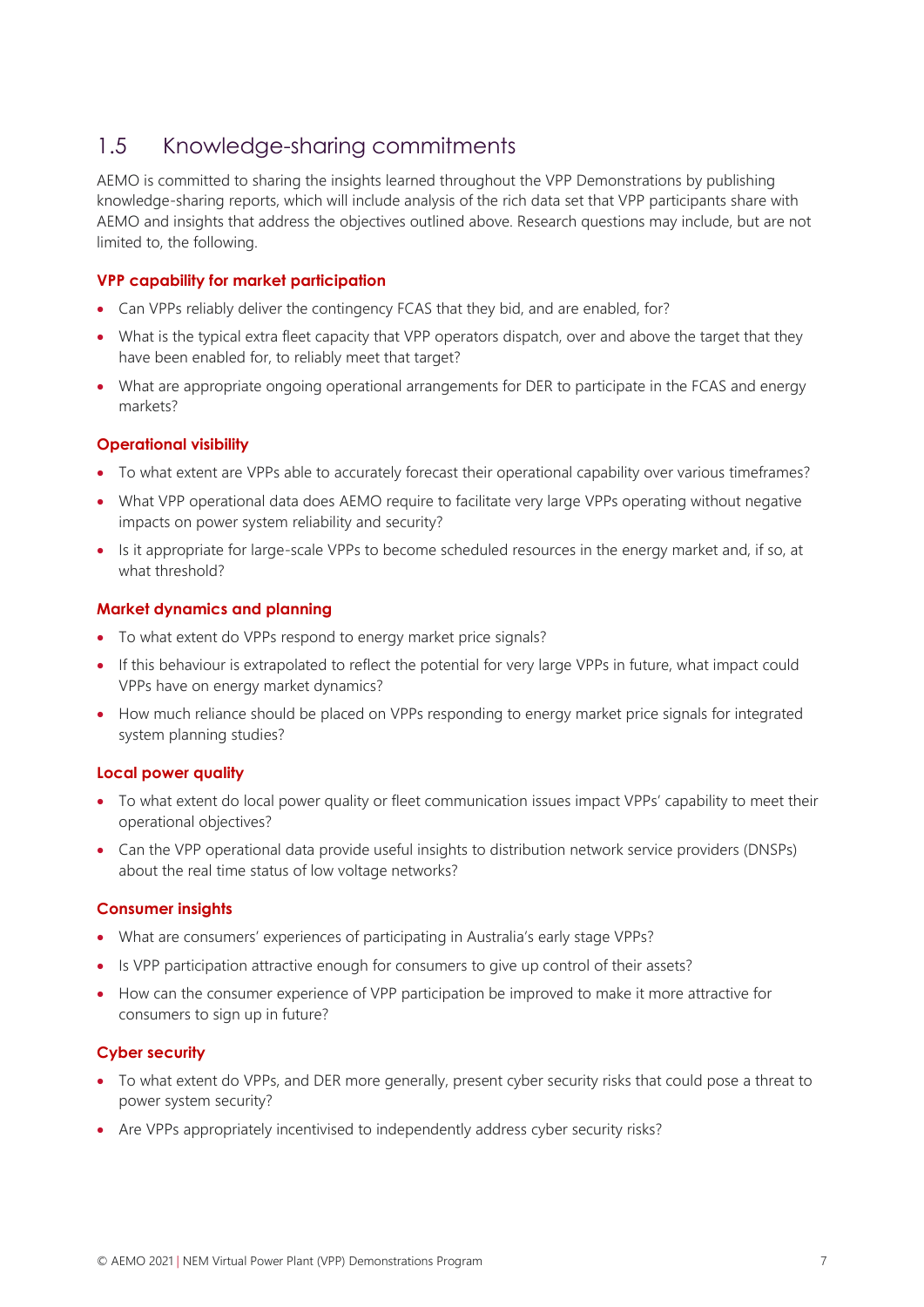# <span id="page-7-0"></span>**2. Consultation feedback**

The VPP Demonstrations Consultation Paper, published in November 2018, received a total of 26 public submissions and three confidential submissions. The organisations that made non-confidential submissions are listed in Appendix [A1,](#page-19-0) and their submissions have been published on AEMO's VPP Demonstrations webpage<sup>8</sup>.

Since publishing the VPP Demonstrations Consultation Paper, AEMO has engaged extensively with interested stakeholders to discuss and refine the details of the VPP Demonstrations program. This section provides a brief summary of topics that emerged consistently in the written and verbal feedback and outlines how AEMO has incorporated stakeholder feedback into the final design of the VPP Demonstrations.

# <span id="page-7-1"></span>2.1 Key topics of stakeholder feedback

In almost every interaction with stakeholders there has been overwhelming support for AEMO's initiative to learn about VPPs and how to better integrate them into Australia's power systems and electricity markets.

#### 2.1.1 Support for the VPP Demonstrations project

There is broad recognition among stakeholders that:

- VPPs are still in the early stages of development, both in terms of the size of VPP portfolios and in the sophistication of software and communication systems used to operate them.
- The VPP Demonstrations provide a useful framework to learn about VPPs' current capabilities and accelerate collective learning and development about how VPPs access new value streams through market participation.

**SIMEC Zen Energy** observed that there have been specific instances where investment in assets (such as reverse-cycle air conditioning and solar PV) have had a significant and unforeseen impact on the NEM. Proactive trials to understand system and market impacts that are likely to result from the uptake of VPPs can protect future security and reliability.

**Energy Australia** expressed some caution about whether AEMO should be prioritising the VPP Demonstrations and spending funding on this project over more urgent power system challenges.

#### **AEMO response**

AEMO sought ARENA funding for the VPP Demonstrations. As a result, ARENA is contributing up to \$2.46 million.

#### 2.1.2 Support for the VPP Demonstrations objectives

Stakeholders expressed broad support for the objectives proposed in the VPP Demonstrations Consultation Paper, which have been refined further (see Section [1.3\)](#page-4-0) based on constructive feedback including:

- **Simply Energy** advised that the objectives need to remain flexible, because new insights and lines of enquiry will arise as the VPP Demonstrations develop.
- **Origin Energy** highlighted that AEMO data requirements and visibility of plant should strike a balance between operational requirements and compliance costs.

Many stakeholders also looked further ahead, to the longer-term needs and opportunities associated with very high DER penetration.

<sup>8</sup> AEMO. VPP Demonstrations, a[t https://www.aemo.com.au/Electricity/National-Electricity-Market-NEM/DER-program/Virtual-Power-Plant-Demonstrations.](https://www.aemo.com.au/Electricity/National-Electricity-Market-NEM/DER-program/Virtual-Power-Plant-Demonstrations)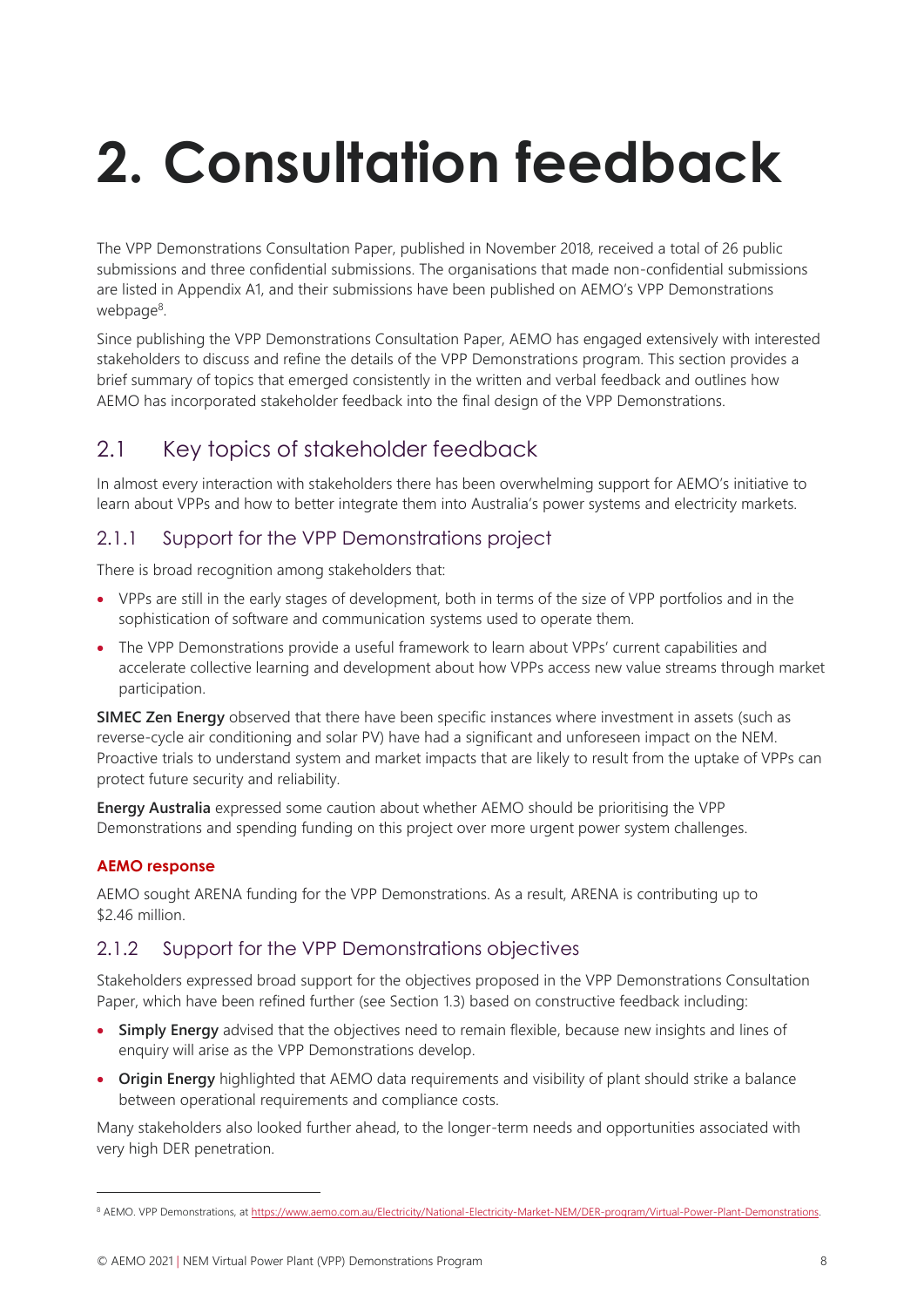Some stakeholders recognised the important role that DNSPs will play to integrate high DER volumes into their network by providing the following feedback:

- **Mondo** considered that the VPP Demonstrations should assist relevant DNSPs to determine systems and capability needed to support VPPs' market participation. Mondo also recommended expanding the VPP Demonstrations to enable a deeper focus on defining and demonstrating the role of networks, and the interaction required between networks and AEMO, in coordinating VPPs.
- **Energy Consumers Australia** asked for the VPP Demonstrations to explicitly include consideration of possible futures including a Distributed System Operator function, and to consider how the full value stack, includes DNSP benefits, can be realised.
- **Sonnen** recommended that AEMO consider using this framework to develop new services which leverage the unique capabilities of the DER (for example, local network support services).
- **Energy Queensland** considered that it is important for AEMO to work closely with DNSPs to understand particular network configurations and limitations as part of the VPP Demonstrations.
- The **University of New South Wales** recommended that the VPP Demonstrations should include VPPs designed to provide network support to DNSPs.
- **Planet Ark Power** observed that voltage management needs in the low voltage network should be assessed, as well as the impact of poor voltage stability on how VPPs can operate reliably.
- **AGL** agreed with the shorter-term focus of the VPP Demonstrations to observe VPPs' capabilities to participate in electricity markets (FCAS and energy), and not to incorporate network-directed dynamic limits into the VPP Demonstrations at the outset.

#### **AEMO response**

The objectives outlined in Section [1.3](#page-4-0) reflect AEMO's response to the feedback received. This VPP Demonstrations Program will have a tight scope and focus on the capacity and capability of VPPs to contribute FCAS services and respond to energy market price signals.

AEMO acknowledges the importance of understanding how AEMO and DNSPs can work together to support VPPs' market participation in consideration of local network constraints, which is currently the focus of the Open Energy Network process that AEMO is running with ENA. AEMO intends to test these considerations in detail through subsequent pilot programs, rather than incorporating these elements into the VPP Demonstrations at the outset.

#### 2.1.3 VPP is a technology-neutral concept

Stakeholders expressed an overwhelming consensus that a VPP is a technology-neutral concept and that VPP operators should be able to incorporate battery technology and conventional demand response into a VPP portfolio.

**Reposit Power** made a distinction, however, between controllable demand response (such as pool pumps, heating/cooling systems, or hot water systems) capable of providing similar grid services as batteries, and non-controllable demand response (such as behavioural demand response) that is not suitable for VPPs participating in real-time electricity markets.

#### **AEMO response**

AEMO has designed the VPP Demonstrations program, and specifically the *VPP Demonstrations FCAS*  Specification<sup>9</sup>, to accommodate a variety of technologies within or across VPP portfolios.

<sup>9</sup> A[t http://aemo.com.au/-/media/Files/Electricity/NEM/DER/2019/VPP-Demonstrations/VPP-Demonstrations-FCAS-Specification.](http://aemo.com.au/-/media/Files/Electricity/NEM/DER/2019/VPP-Demonstrations/VPP-Demonstrations-FCAS-Specification)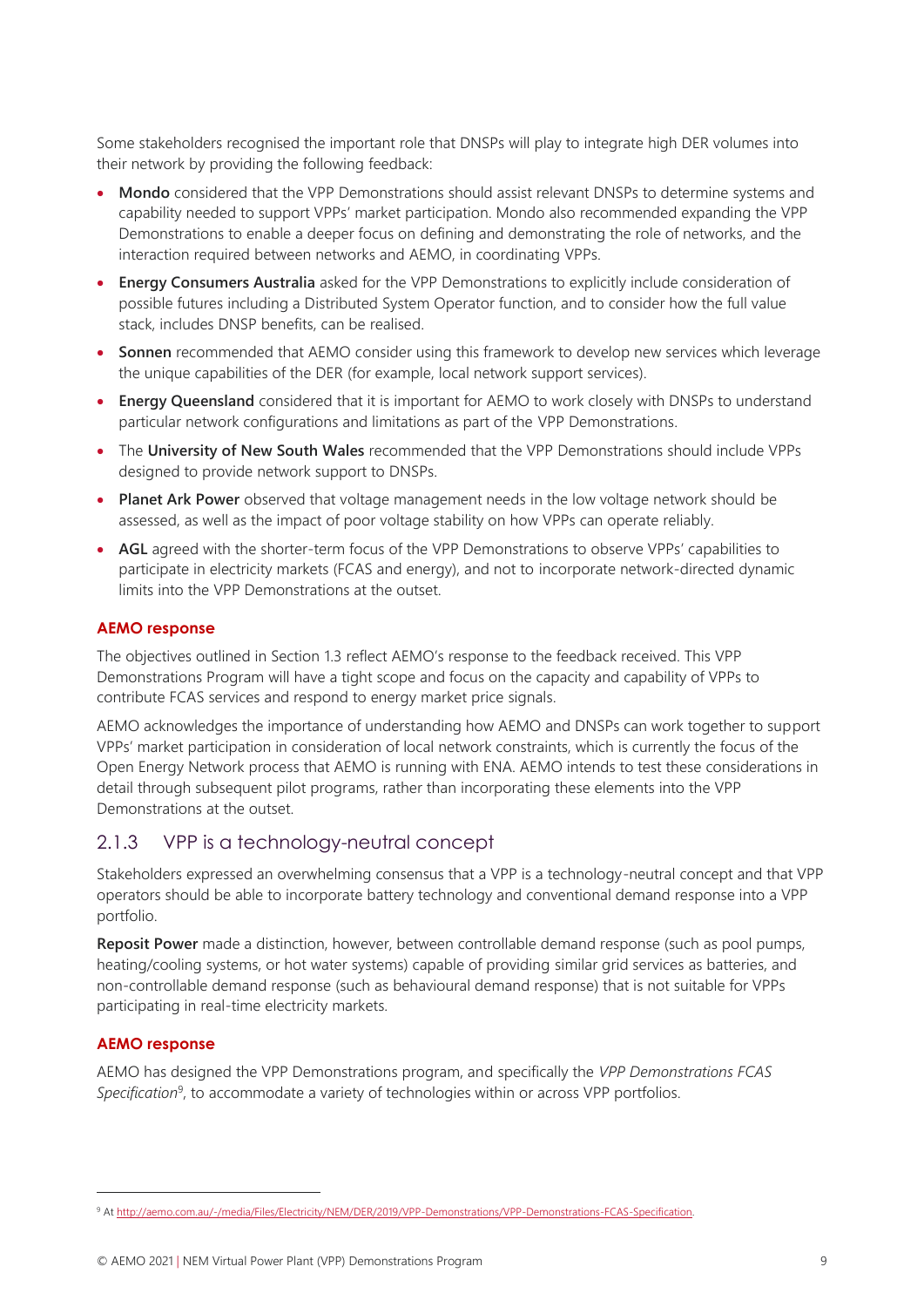#### 2.1.4 Privacy and data protection is paramount

Stakeholders unanimously agreed that the VPP Demonstrations should uphold existing rules and laws on personal information and protected information.

Some stakeholders (**Mondo, Energy Queensland, Energy Networks Australia**) highlighted the need for DNSPs to have access to local power quality data to inform the systems and capability that DNSPs need to support VPPs' market participation, while other stakeholders (**AGL, Origin, Karit, Sonnen**) highlighted the commercial value of such data and the need to adopt strict rules over how data is shared in the VPP **Demonstrations** 

Many stakeholders also highlighted that consumer terms and conditions will need to be reviewed to ensure that consumers consent to data being shared with AEMO.

#### **AEMO response**

Information received in connection with the VPP Demonstrations is protected information under the National Electricity Law, and AEMO will not disclose that information except as authorised by law. This is reflected in the terms and conditions of the VPP Demonstration.

In addition, the terms and conditions applying to the VPP Demonstration include a requirement for participants to share reports with AEMO regarding the experience of VPP consumers. The terms clarify that personal information will not be shared with AEMO in that context. Further, AEMO will treat the reports provided by participants as confidential information of the VPP Participant and will only publish the results in aggregate (except if the consent of the participant is obtained to the publication).

AEMO is also committed to sharing knowledge gained from the VPP Demonstration, in a manner that appropriately protects information provided by the VPP Participants. AEMO may share information received regarding consumer experience of the VPP Demonstration with Energy Consumers Australia (ECA) and with ARENA to facilitate this knowledge sharing.

#### 2.1.5 Interoperability is a key issue

Many stakeholders recognised the lack of consistent standards in Australia to facilitate interoperability. Interoperability broadly refers to the establishment of standard communication protocols that allow broad market participation, but in relation to VPPs it refers to the mechanisms that facilitate:

- Aggregators being able to integrate many different technologies into their controlled portfolio.
- Consumers switching between VPPs/retailers/aggregators.
- Aggregators integrating easily with market or network API interfaces.

**Origin** said AEMO should examine the ease of connecting and disconnecting sites, interaction with DNSPs (especially information-sharing about their networks), and knowledge transfers between parties.

**Rheem** observed that there is a need for the industry to work on a data model that can provide a standardised approach to how and what data is required for the anonymous aggregation of DER resources and how the DER resources are physically related to the network. Rheem also said it should be mandatory for batteries to provide an open local interface for control and coordination with other DER at a home.

#### **AEMO response**

AEMO acknowledges that consistent standards for interoperability are needed in Australia, although the new proposals for AS4755.2 should address the aggregator-to-device communication layer, and the VPP Demonstrations project could facilitate the technical discussion on this.

In response to this feedback, AEMO collaborated with industry stakeholders to establish the API Technical Working Group to support the development and implementation of standards for sharing DER-related data among organisations in the Australian electricity sector.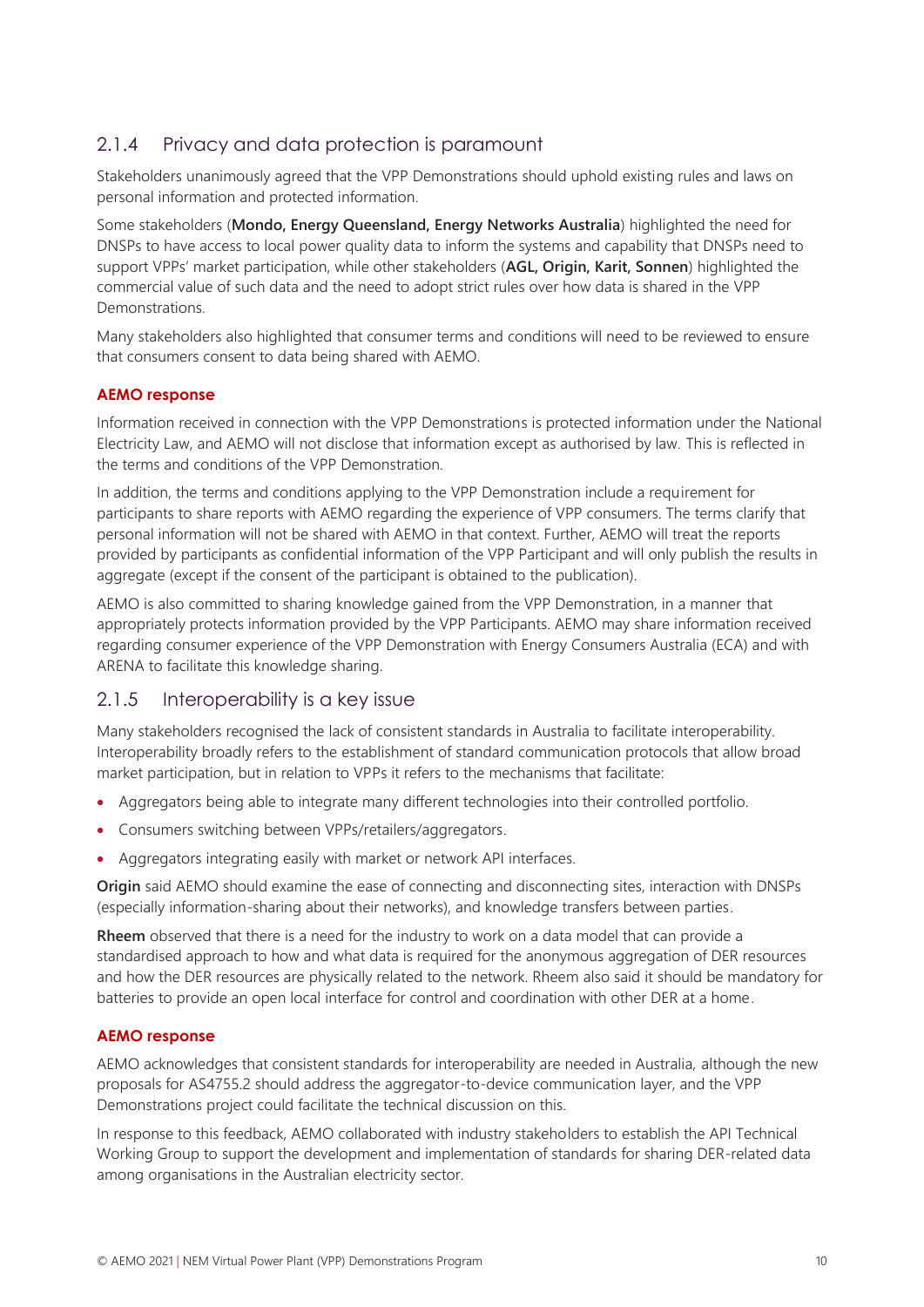AEMO also now convenes a broader VPP Technical Reference Group to inform interested stakeholders on how various VPP-related projects are developing across Australia, including the outcomes of the API Technical Working Group. Please contact [DERProgram@aemo.com.au](mailto:DERProgram@aemo.com.au) if you wish to join the VPP Technical Reference Group.

#### 2.1.6 Cyber security is a key issue

Cyber security has been broadly recognised as a key risk to address across the energy supply chain, and stakeholders are keen to discuss cyber security requirements in more detail.

**Embertec** observed there is a significant risk from unauthorised actors attaining control over energy resources, irrespective of whether they are participating as a registered resource in a market or not.

#### **AEMO response**

AEMO is using the VPP Demonstrations to build understanding of what cyber security measures VPPs currently implement, and whether VPP cyber security capabilities should be augmented in future. VPP Demonstrations participants will provide this information by completing a short questionnaire outlined in Section [3.8](#page-15-1) of this document.

AEMO also strongly encourages VPP Demonstrations participants, or interested parties more broadly, to engage with a new Distributed Energy Resources/Emerging Technology Working Group (DERWG), which is a sub-group of the Australia Energy Sector Cyber Security Framework (AESCSF). Further information on the DERWG is outlined in Section [3.8.](#page-15-1)

AEMO is investigating cyber security for DER devices more broadly through the Standards stream of AEMO's DER Program<sup>10</sup>.

#### <span id="page-10-0"></span>2.1.7 Improving the consumer experience

In the VPP Demonstrations Consultation Paper, AEMO sought feedback on how VPP Demonstrations participants could better capture consumer insights that could help improve the consumer experience. Stakeholders broadly supported the initiative to monitor consumer experiences during the VPP Demonstrations and to collate insights that can contribute to positive experiences of VPP participation in future.

**Energy Consumers Australia** highlighted that realising VPPs' immediate and longer-terms goals will depend as much on partnering with consumers to save them money and delivering a positive experience as it will on overcoming technical and system challenges. Ensuring that consumers are appropriately rewarded for participation in the distributed energy system will maximise participation and engagement with new energy services.

**Freedom Power** recommended that the VPP Demonstrations should aim to inform and educate the public about VPPs and the potential benefits that can be felt by consumers, saying that once consumers have a knowledge base to draw from, more accurate and beneficial insights into the consumer experience can be achieved and improved upon.

**Simply Energy** recommended that all consumer sampling and feedback should be evaluated by an independent third party to ensure the findings remain impartial, and that the findings can be used as an authoritative basis for future market development. To facilitate this end, all participants should be required to gather data based on a common set of guidelines.

#### **AEMO response**

AEMO agrees that the long-term success of VPPs depends on partnering with and delivering value to consumers. The VPP Demonstrations represent an opportunity to capture and share valuable consumer

<sup>&</sup>lt;sup>10</sup> For more on the DER Program, see [https://www.aemo.com.au/Electricity/National-Electricity-Market-NEM/DER-program.](https://www.aemo.com.au/Electricity/National-Electricity-Market-NEM/DER-program)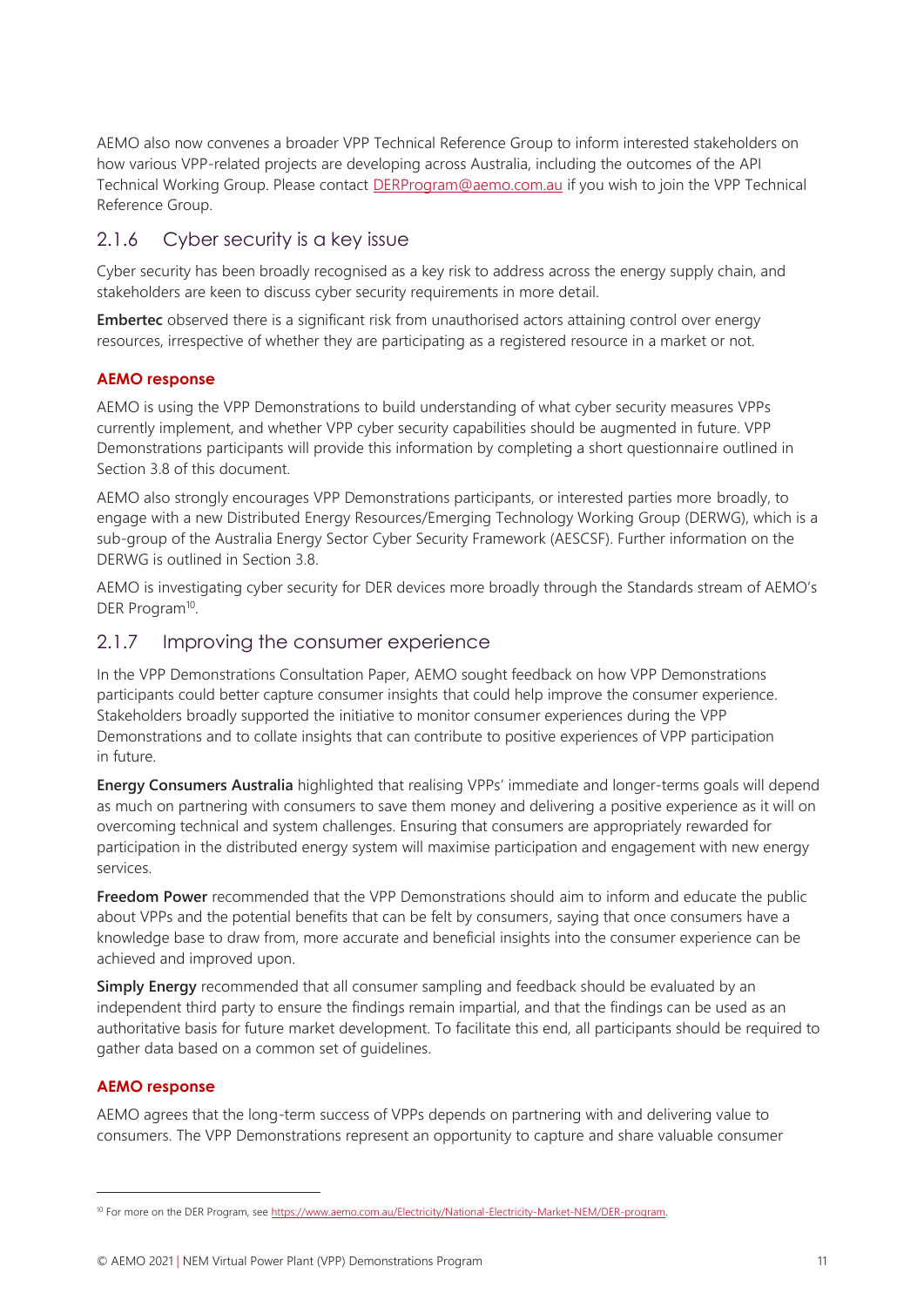insights, which is why AEMO has added a specific objective (Section [1.3\)](#page-4-0) to provide insights on how to improve the consumers' experience of VPPs in future.

To meet this objective, AEMO intends to engage a customer experience specialist to conduct a social science study alongside the VPP Demonstrations. This specialist would work with AEMO, consumer representative bodies, and VPP Demonstrations participants to design and implement a study to monitor consumer experiences over the first 12 months of the project.

Insights from the social science study would be published in knowledge-sharing reports to accelerate the industry's collective learning on how to improve consumers' experiences of VPP participation. Further information on this study can be found in Section [3.9.](#page-16-0)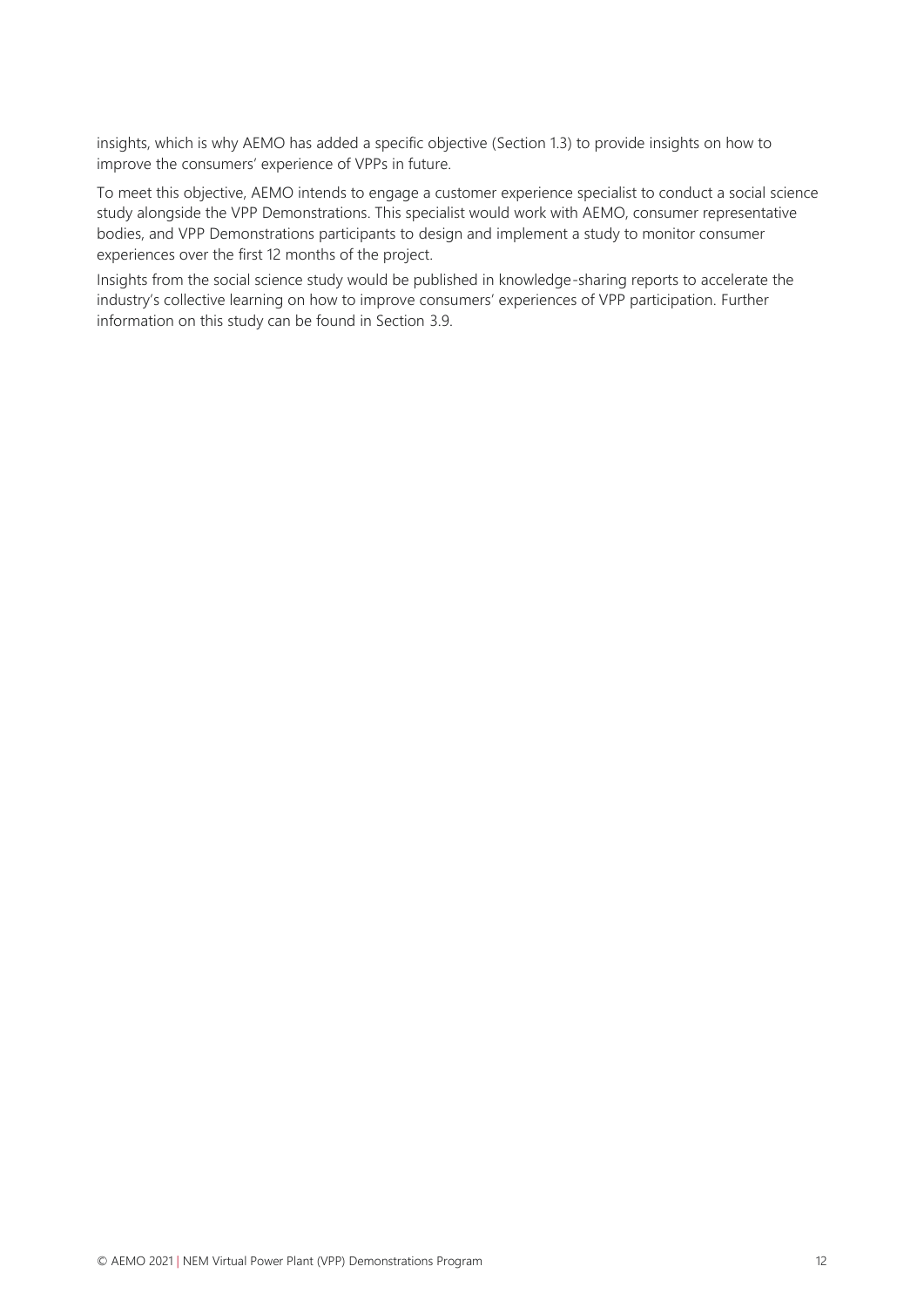# <span id="page-12-0"></span>**3. Key design elements**

This section outlines AEMO's approach to some key design elements for the VPP Demonstrations. It is important to note that the arrangements facilitating the VPP Demonstrations do not necessarily set a precedent for how VPPs will interact with the NEM going forward.

The VPP Demonstrations will provide valuable insights for the Australian Energy Market Commission (AEMC), AEMO, and the Australian Energy Regulator (AER) to develop ongoing arrangements for VPP participation in the NEM, in consultation with industry.

# <span id="page-12-1"></span>3.1 Minimum duration of 12 months

The VPP Demonstrations will be open for a minimum period of 12 months. Because the effectiveness of the program will depend on observing a critical mass of operating projects, the duration of the trial may be extended so sufficient operational data can be gathered to fulfil the objectives, or until ongoing arrangements for market participation can be implemented.

# <span id="page-12-2"></span>3.2 How will VPPs operate in the energy market?

If a trial participant is registered as a Market Customer (that is, as a retailer), it will participate in the energy market according to the general process.

The retailer will pay the spot price for the consumer loads for which it is the Financially Responsible Market Participant (FRMP) at each connection point. Periods of net generation from households participating in the VPP Demonstrations are considered 'negative load', and the retailer will be paid at the spot price for this generation, which would reduce the retailer's settlement bill for energy consumed by customers in its portfolio.

If the trial participant is registered as a Market Ancillary Services Provider (MASP), then the retailer who is the FRMP at each connection point, that may not be involved in the VPP consortium, will still pay the spot price for consumer loads under its responsibility (and receive spot price for net generation).

It is expected that the DER employed as part of the trial will meet the requirements of the standing exemption for generating units under 5 megawatts (MW), as set out in *AEMO's Generation Classification and Exemption Guidelines*<sup>11</sup>, last revised on 20 November 2018. Grid-scale generation and energy storage is excluded from the VPP Demonstrations, and is considered further in the Emerging Generation and Energy Storage – Grid Scale process.<sup>12</sup>

A participant in the VPP Demonstrations will operate as a non-scheduled, price-taking resource with respect to the energy market. AEMO intends to use the VPP Demonstrations to inform whether VPPs should be required to schedule their aggregated fleet and, if so, at what aggregated capacity threshold.

# <span id="page-12-3"></span>3.3 Metering and settlement of energy

Energy provided by VPPs in the VPP Demonstrations will be settled via the wholesale market and will be metered according to current National Electricity Rules (NER) requirements. This will require a single FRMP for each connection point, and suitable NEM standard metering in place.

<sup>11</sup> AEMO, 2018. *AEMO's Generation Classification and Exemption Guidelines*, at [https://www.aemo.com.au/Electricity/National-Electricity-Market-](https://www.aemo.com.au/Electricity/National-Electricity-Market-NEM/Participant-information/New-participants/Exemption-and-classification-guides)[NEM/Participant-information/New-participants/Exemption-and-classification-guides.](https://www.aemo.com.au/Electricity/National-Electricity-Market-NEM/Participant-information/New-participants/Exemption-and-classification-guides) 

<sup>12</sup> AEMO, at [https://www.aemo.com.au/Electricity/National-Electricity-Market-NEM/Initiatives/Emerging-Generation-and-Energy-Storage-in-the-NEM---Grid-](https://www.aemo.com.au/Electricity/National-Electricity-Market-NEM/Initiatives/Emerging-Generation-and-Energy-Storage-in-the-NEM---Grid-Scale)[Scale.](https://www.aemo.com.au/Electricity/National-Electricity-Market-NEM/Initiatives/Emerging-Generation-and-Energy-Storage-in-the-NEM---Grid-Scale)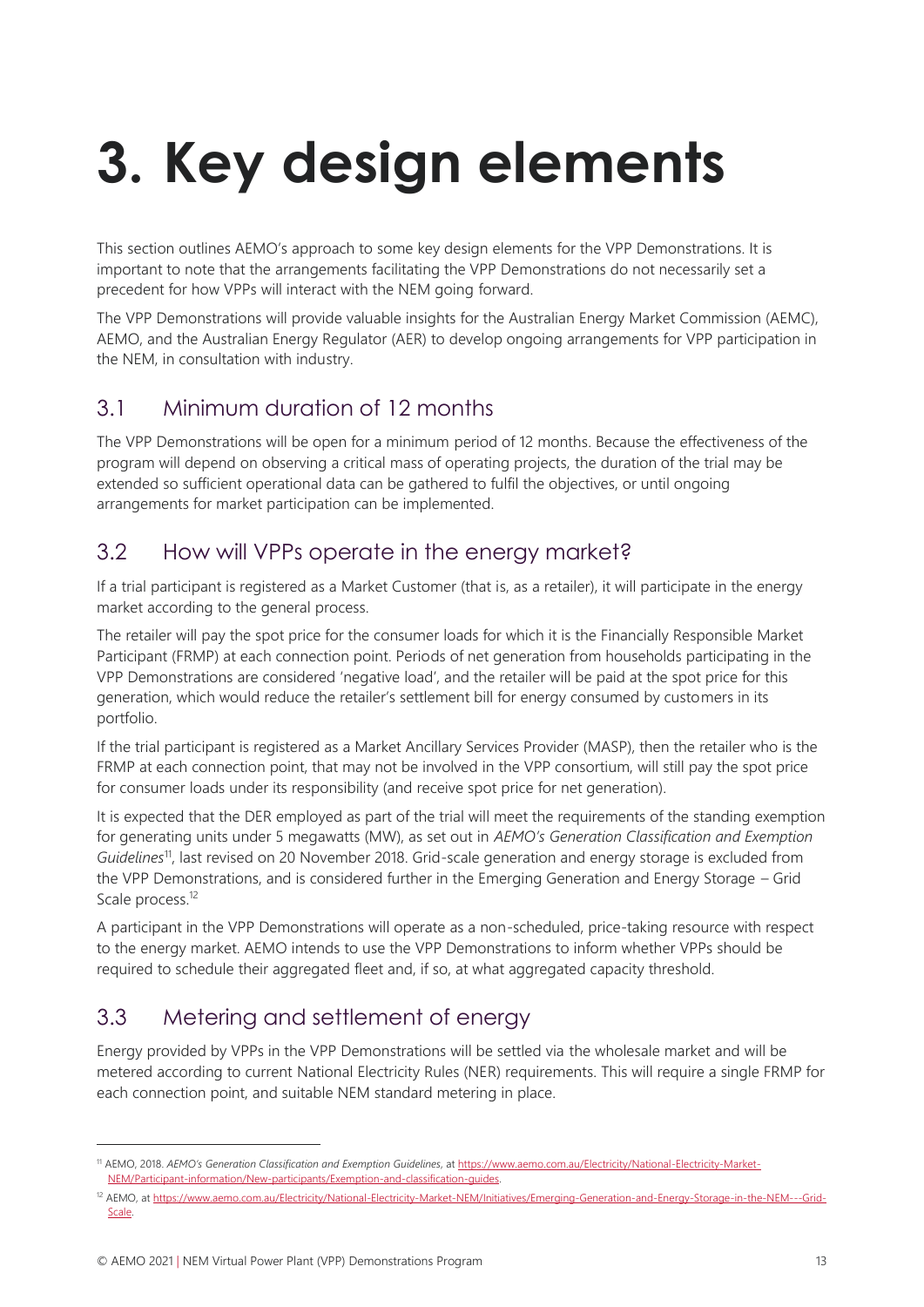# <span id="page-13-0"></span>3.4 Testing a new approach for DER to deliver FCAS

AEMO is using the VPP Demonstrations to test a new approach for DER to deliver contingency FCAS.

#### 3.4.1 Classification of ancillary service loads for FCAS

VPP Demonstrations participants will be permitted to seek classification of both negative and positive flows from the connection point as part of their ancillary services load. This approach is supported by the *VPP Demonstration FCAS Specification*<sup>13</sup> .

#### **January 2021 clarification update**

*When the VPP Demonstrations began in July 2019, under the MASS<sup>14</sup> and AEMO's registration requirements at the time (outside of the VPP Demonstrations), where a MASP or Market Customer registers a load or market load (as applicable) as an ancillary services load, net exports from a connection point were not recognised.* 

*This position changed when AEMO published the* Interim Arrangements for FCAS Provision from DER *in December 2019<sup>15</sup> . Under these arrangements AEMO will recognise the provision of FCAS from export from a load connection point in its classification process. Subsequently, there is no difference between these arrangements, and those for VPP Demonstrations participants, with regard to the classification of ancillary service loads for FCAS.* 

To illustrate the difference in approach now adopted, consider a 4 MW battery which is at a Market Customer's connection point:

- Under the traditional approach, the load could be classified as an ancillary services load capable of providing up to 4 MW of lower or raise response (from -4 to 0).
- Under the approach to be adopted, this connection point could be classified as an ancillary services load capable of providing up to 4 MW of lower or raise response (between -4 and +4). Participants will be required to satisfy AEMO that, as a technical matter, the VPP is capable of providing that FCAS up to the megawatt amount to be registered.

#### 3.4.2 Measurement and monitoring of contingency FCAS

Under the current MASS, AEMO requires fast contingency FCAS services to be measured using high-speed meters at every participating site<sup>16</sup>. AEMO considers that a more innovative approach to measurement and verification should be tested in the VPP Demonstrations to promote more competition for contingency FCAS delivery (by lowering the cost of participation in contingency FCAS markets). The measurement and monitoring requirements support AEMO's approach to classification of ancillary services loads (see Section 3.4.1), and detailed requirements are set out in the *VPP Demonstrations FCAS Specification*<sup>17</sup> .

# <span id="page-13-1"></span>3.5 Relationship to DER technical integration work program

AEMO is conducting a parallel work stream within its DER Program on uplifting DER performance standards, and published a report on *Technical Integration of DER* in April 2019<sup>18</sup>. A recommendation in this report relates to uplifting the automatic frequency control capability of inverters in an updated version of AS 4777.

<sup>13</sup> A[t http://aemo.com.au/-/media/Files/Electricity/NEM/DER/2019/VPP-Demonstrations/VPP-Demonstrations-FCAS-Specification.](http://aemo.com.au/-/media/Files/Electricity/NEM/DER/2019/VPP-Demonstrations/VPP-Demonstrations-FCAS-Specification)

<sup>&</sup>lt;sup>14</sup> AEMO, Market Ancillary Services Specification v 5.0, effective 30 July 2017, a[t https://www.aemo.com.au/Electricity/National-Electricity-Market-](https://www.aemo.com.au/Electricity/National-Electricity-Market-NEM/Security-and-reliability/Ancillary-services/Market-ancillary-services-specifications-and-FCAS-verification)[NEM/Security-and-reliability/Ancillary-services/Market-ancillary-services-specifications-and-FCAS-verification.](https://www.aemo.com.au/Electricity/National-Electricity-Market-NEM/Security-and-reliability/Ancillary-services/Market-ancillary-services-specifications-and-FCAS-verification)

<sup>15</sup> AEMO, 2019. Available[: https://www.aemo.com.au/-/media/Files/Electricity/NEM/Participant\\_Information/New-Participants/Interim-Arrangements-for-](https://www.aemo.com.au/-/media/Files/Electricity/NEM/Participant_Information/New-Participants/Interim-Arrangements-for-FCAS-from-DER.pdf)[FCAS-from-DER.pdf](https://www.aemo.com.au/-/media/Files/Electricity/NEM/Participant_Information/New-Participants/Interim-Arrangements-for-FCAS-from-DER.pdf)

<sup>&</sup>lt;sup>16</sup> AEMO, 2018. Market Ancillary Services Specification, at [https://www.aemo.com.au/Electricity/National-Electricity-Market-NEM/Security-and](https://www.aemo.com.au/Electricity/National-Electricity-Market-NEM/Security-and-reliability/Ancillary-services/Market-ancillary-services-specifications-and-FCAS-verification)[reliability/Ancillary-services/Market-ancillary-services-specifications-and-FCAS-verification.](https://www.aemo.com.au/Electricity/National-Electricity-Market-NEM/Security-and-reliability/Ancillary-services/Market-ancillary-services-specifications-and-FCAS-verification) 

<sup>17</sup> At [http://aemo.com.au/-/media/Files/Electricity/NEM/DER/2019/VPP-Demonstrations/VPP-Demonstrations-FCAS-Specification.](http://aemo.com.au/-/media/Files/Electricity/NEM/DER/2019/VPP-Demonstrations/VPP-Demonstrations-FCAS-Specification)

<sup>18</sup> AEMO, 2019. *Technical integration of distributed energy resources*, a[t https://www.aemo.com.au/Electricity/National-Electricity-Market-NEM/DER](https://www.aemo.com.au/Electricity/National-Electricity-Market-NEM/DER-program/Improving-DER-Capability)[program/Improving-DER-Capability.](https://www.aemo.com.au/Electricity/National-Electricity-Market-NEM/DER-program/Improving-DER-Capability)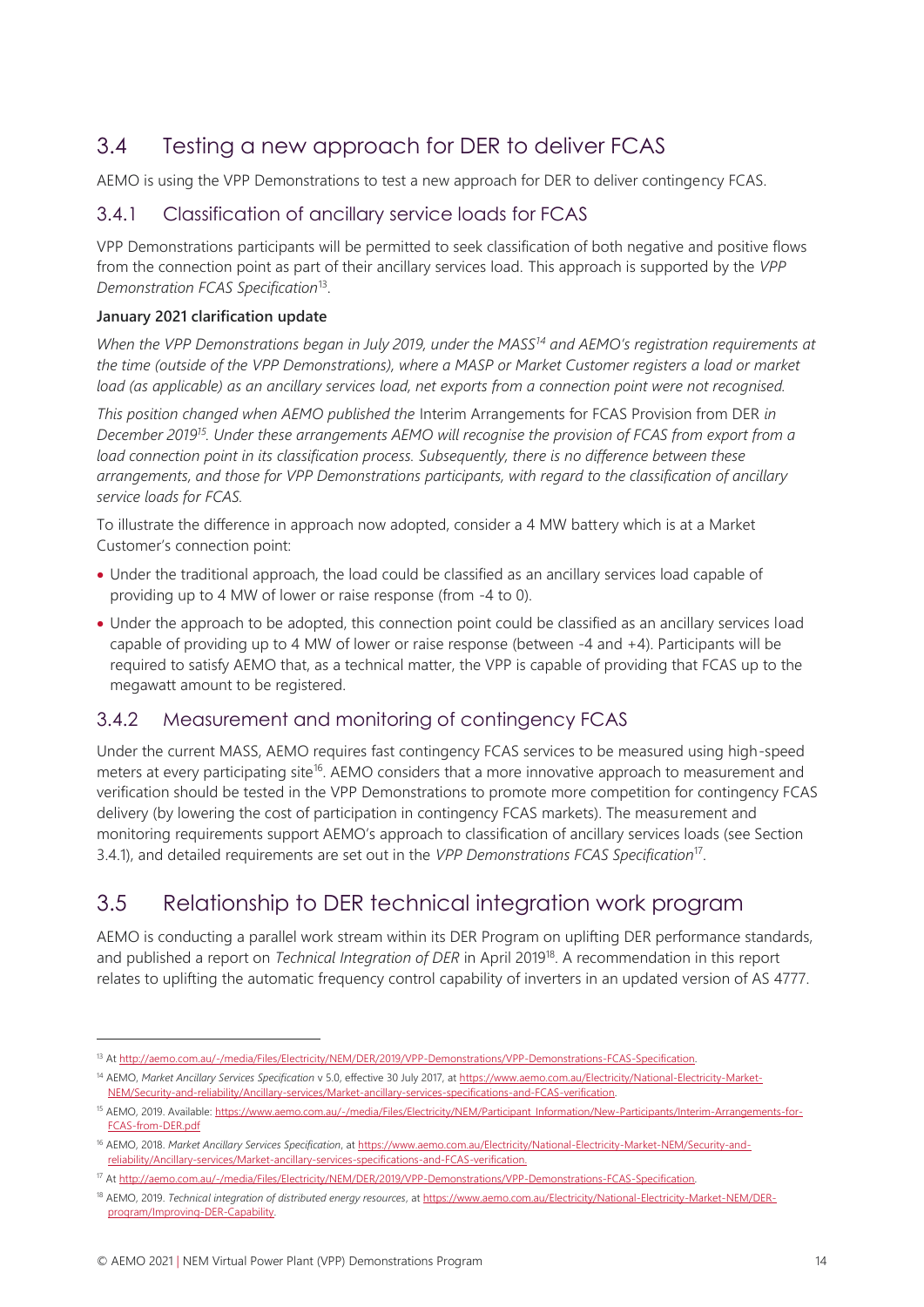If this recommendation were to be implemented, all new compliant inverters must provide autonomous frequency response to frequency disturbance events; previously, a small degree of ambiguity existed regarding whether this function was mandatory.

A key distinction between this capability and the payment for further frequency control services through market frameworks is the response rate and threshold at which the service is provided. The VPP Demonstrations require a 0.7% droop setting for excursions outside the normal operating frequency band, which would provide a faster FCAS response than the autonomous response that may be mandated in a performance standard (both in terms of the droop control setting and the frequency excursion threshold at which the devices are programmed to respond).

Further important distinctions between the market framework and the mandated response are that the VPPs must:

- Guarantee the frequency response is available (that is, maintain reserve or headroom), whereas the standard-based mechanism is only provided by the DER to the extent that capacity is available; and
- Provide data recording demonstrating delivery of the paid service in the event of a frequency disturbance event.

# <span id="page-14-0"></span>3.6 Eligibility criteria

The eligibility requirements for participation in the VPP Demonstration are set out in the VPP Demonstrations Enrolment Form and Enrolment Guide<sup>19</sup>.

#### 3.6.1 Aggregation requirement

Only aggregated portfolios, consisting of controllable assets across more than one connection point, can participate in the VPP Demonstrations, because one of the key objectives is for participants to demonstrate basic control and coordination capability to reliability deliver grid services as a portfolio of resources.

#### 3.6.2 Excludes registered Generators

The VPP Demonstration excludes any generating unit that is required to be registered as a Generator under the NER.

Refer to AEMO's *Generation Classification and Exemption Guide 20* .

#### 3.6.3 Limit on VPP Demonstration enrolments and FCAS

It is expected that the FCAS enabled from the VPP Demonstrations will represent a small percentage of total FCAS procured. AEMO will evaluate the total FCAS capability of participants as the VPP Demonstrations progress, to determine whether there is a need to limit the amount of FCAS that is enabled from the VPP Demonstrations.

AEMO retains the right to stop accepting new enrolments or increases in enrolled capacity at any time, but will endeavour to communicate transparently with industry prior to doing so.

#### 3.6.4 Technology neutrality

AEMO believes a VPP is a technology-neutral concept and a VPP coordinator should be able to control a variety of technologies within a portfolio to meets its strategic objectives. AEMO is keen to observe a variety of technologies operating during the VPP Demonstrations.

For FCAS, however, AEMO must be able to characterise each portfolio as providing either a proportional/variable or switched style of response:

<sup>19</sup> A[t http://aemo.com.au/-/media/Files/Electricity/NEM/DER/2019/VPP-Demonstrations/VPP-Demonstrations-Enrolment-Form](http://aemo.com.au/-/media/Files/Electricity/NEM/DER/2019/VPP-Demonstrations/VPP-Demonstrations-Enrolment-Form) and [http://aemo.com.au/-](http://aemo.com.au/-/media/Files/Electricity/NEM/DER/2019/VPP-Demonstrations/VPP-Demonstrations-Enrolment-Guide) [/media/Files/Electricity/NEM/DER/2019/VPP-Demonstrations/VPP-Demonstrations-Enrolment-Guide.](http://aemo.com.au/-/media/Files/Electricity/NEM/DER/2019/VPP-Demonstrations/VPP-Demonstrations-Enrolment-Guide)

<sup>&</sup>lt;sup>20</sup> At https://www.aemo.com.au/Electricity/National-Electricity-Market-NEM/Participant-information/New-participants/Exemption-and-classification-quides.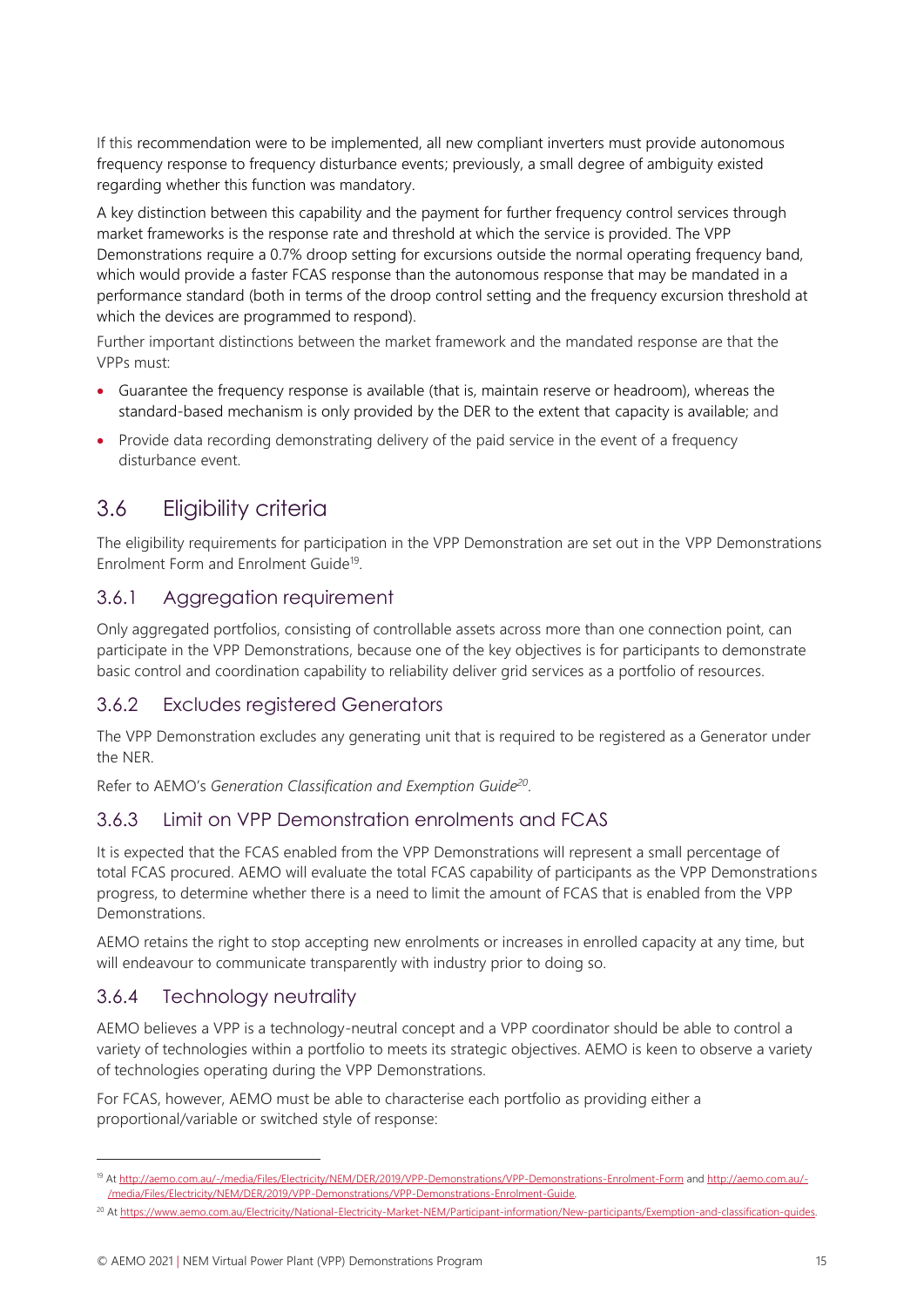- Proportional controlled portfolios provide a response that is proportional to the size of the frequency deviation, for instance using a droop controller.
- Switch controlled portfolios involve an on/off switch so the response is not variable in nature, for instance by switching a pool pump on or off.

It is important to note that portfolios of switch-controlled devices can be characterised as proportional if a smart control system is able to stagger the switching of each device in the portfolio to deliver an overall proportional response.

As proportional responses are more desirable than switch responses, AEMO retains the right to limit the amount of FCAS being delivered during the VPP Demonstrations by switch-controlled portfolios.

AEMO will evaluate applications for enrolment through the FCAS assessment process on a case-by-case basis. If the VPP Demonstrations capacity is dominated by a particular technology, AEMO reserves the right to restrict new enrolments of the same technology, to retain opportunities for other technologies to participate and improve the collective learning outcomes from the VPP Demonstrations.

#### 3.6.5 AEMO discretion

AEMO retains the right to accept or reject applications to enrol in the VPP Demonstrations at its sole discretion. In applying this discretion, AEMO will consider how each applicant meets the eligibility criteria as set out in the VPP Enrolment Form and contributes towards the VPP Demonstrations objectives, in the context of existing participants in the VPP Demonstration.

### <span id="page-15-0"></span>3.7 Testing new capabilities

AEMO intends to use the VPP Demonstrations framework to facilitate testing of new capabilities or arrangements that are relevant to the long-term integration of VPPs into the NEM, subject to consent from relevant parties.

Participation in these tests will be voluntary only and AEMO will plan the tests in collaboration with interested VPP Participants. AEMO continues to encourage stakeholders to propose any tests that could provide valuable insights for the industry during the VPP Demonstrations.

# <span id="page-15-1"></span>3.8 Cyber security requirements

AEMO intends to use the VPP Demonstrations to understand what level of cyber security measures VPP consortiums currently implement and whether their cyber security capabilities should be augmented in future.

A condition of participation in the VPP Demonstrations is completion of a short questionnaire on cyber security that will inform AEMO of the level of sophistication that VPPs apply to managing their cyber security risk. This will then inform what measures AEMO takes, in consultation with industry, to augment the collective cyber security capability of VPPs.

The cyber security questionnaire should be completed as part of the enrolment process and can be found on the AEMO website with the VPP Enrolment Form and Enrolment Guide<sup>21</sup>.

AEMO also strongly encourages VPP Demonstrations participants to engage with the DERWG<sup>22</sup>, which is a forum designed to bring participants together to tackle the challenges that the sector faces with cyber security. A cross section of members, varying in size and complexity, work together on the unique cyber problems faced by the sector. With support from AEMO and a number of larger sector participants, the forum acts primarily to:

<sup>&</sup>lt;sup>21</sup> AEMO, 2019. VPP Demonstrations, at [https://www.aemo.com.au/Electricity/National-Electricity-Market-NEM/DER-program/Virtual-Power-Plant-](https://www.aemo.com.au/Electricity/National-Electricity-Market-NEM/DER-program/Virtual-Power-Plant-Demonstrations)Demonstrations.

<sup>&</sup>lt;sup>22</sup> The Distributed Energy Resources/Emerging Technology Working Group (DERWG) is a sub-group of the Australia Energy Sector Cyber Security Framework (AESCSF).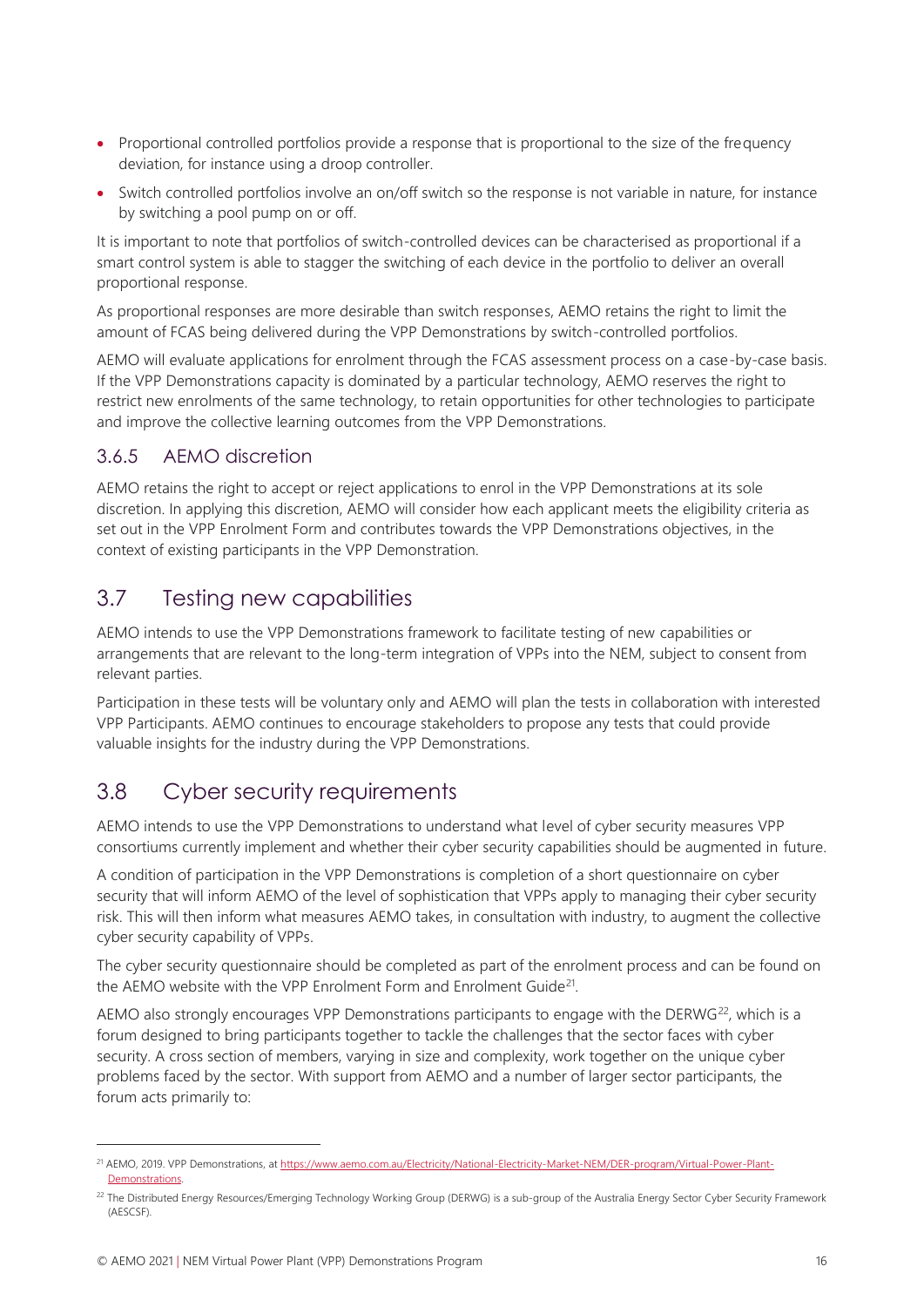- Improve awareness and mitigation of cyber security threats and vulnerabilities in the DER/Emerging Technology energy sector.
- Share knowledge and propagate best practices to improve cyber security arrangements in the DER/Emerging Technology energy sector.
- Strengthen organisations' arrangements to prevent cyber security incidents causing disruption to business operations.
- Improve organisations' arrangements to detect and alert others of cyber security incidents affecting the energy industry.
- Strengthen coordination of cyber security response and recovery arrangements, within individual organisations and across the energy industry.

To participate in the DERWG, please contact **aescsf@aemo.com.au.** 

### <span id="page-16-0"></span>3.9 Social science study

As described in Sectio[n 2.1.7,](#page-10-0) the VPP Demonstrations represent an excellent opportunity to build understanding of how consumers experience being part of a VPP and to identify how future VPPs could improve consumers' experiences of VPP participation.

The consumer experience encapsulates the initial sales and marketing process, installation of equipment, operation in a VPP, perceived/realised value delivered, and whether consumers have experienced any changes to their electricity consumption after joining a VPP.

Subject to sourcing appropriate funding arrangements, AEMO intends to engage a social science specialist to:

- Design and implement an appropriate social science study that accurately captures insights on the consumers' experiences throughout their VPP journeys, incorporating feedback from consumer representative bodies and VPP Demonstrations participants into the study design.
- Develop appropriate and timely knowledge-sharing reports to publish the insights from the social science study, including synthesising any insights that VPP Demonstrations participants have derived from monitoring their own consumers' experiences.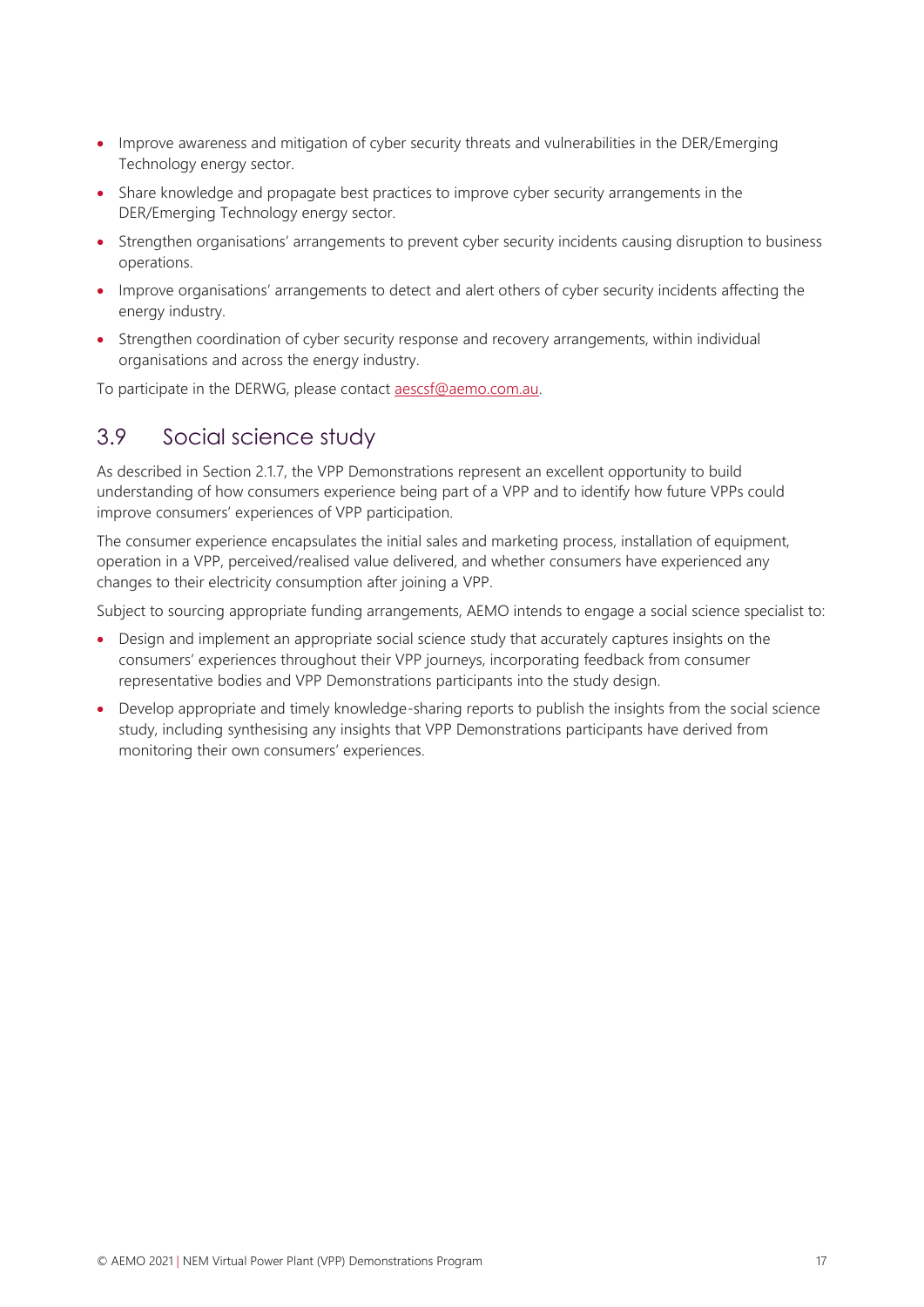# <span id="page-17-0"></span>**4. Trial participation**

This section provides information about participating in the VPP Demonstrations.

### <span id="page-17-1"></span>4.1 Enrolment process

This section outlines how Applicants can enrol in the VPP Demonstrations.

#### 4.1.1 How to enrol in the VPP Demonstrations as a VPP trial participant?

Applicants must apply to AEMO to enrol in the VPP Demonstrations by completing an Enrolment Form. The Enrolment Form, together with an Enrolment Guide, can be found on AEMO's website<sup>23</sup>.

Applicants must:

- Ensure the devices used to provide the registered services comply with the NER, National Energy Customer Framework (NECF), and other applicable law and regulations.
- Agree to terms and conditions of the VPP Demonstrations as part of the enrolment form.

AEMO will also retain a right to suspend or cancel participation in the Demonstrations for a range of reasons, including the relevant participant failing to comply with the requirements of the VPP Demonstrations or posing a risk to reliability or system security.

#### 4.1.2 Models for VPP trial participation

Applicants may apply to enrol their VPP as:

- Participating in FCAS markets and being exposed to energy market price signals (as a Market Customer), or
- Participating in FCAS markets only (as a MASP).

The three different models for participation are shown in Figure 2.





MDP = Metering data provider

<sup>&</sup>lt;sup>23</sup> AEMO, 2019. VPP Demonstrations. Available[: https://www.aemo.com.au/Electricity/National-Electricity-Market-NEM/DER-program/Virtual-Power-Plant-](https://www.aemo.com.au/Electricity/National-Electricity-Market-NEM/DER-program/Virtual-Power-Plant-Demonstrations)[Demonstrations.](https://www.aemo.com.au/Electricity/National-Electricity-Market-NEM/DER-program/Virtual-Power-Plant-Demonstrations)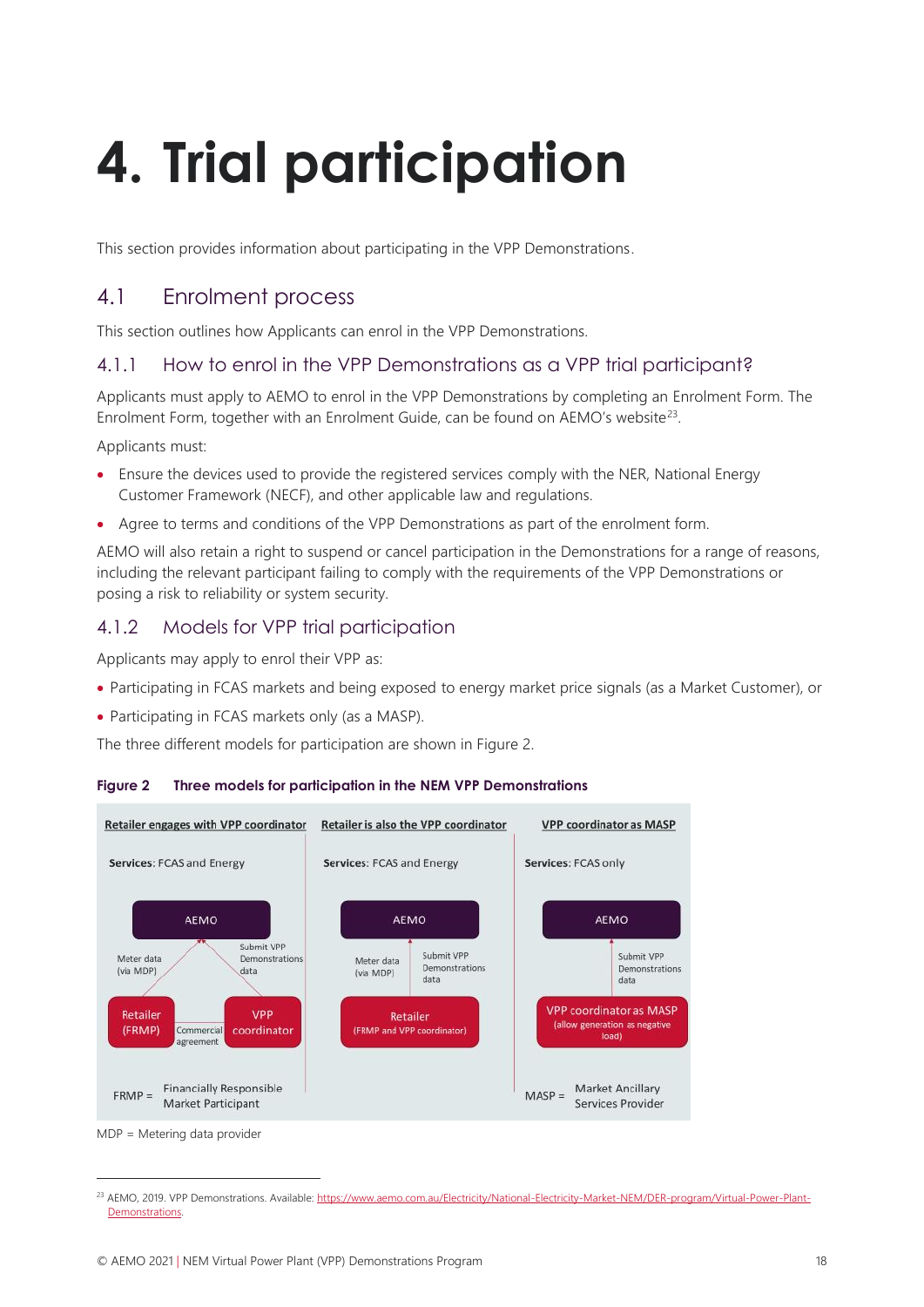To summarise the three models:

1. A retailer and a separate VPP coordinator (who may not be a registered participant) may jointly participate in the trial in respect of connection points where the retailer is the FRMP. This arrangement will require the retailer and the separate VPP operator to enter into a commercial agreement, and the retailer will participate as the Market Customer in contingency FCAS markets and be exposed to energy market prices.

**VPP coordinator** refers to the entity that is coordinating the controllable assets to meet the VPP's operational objectives.

- 2. A retailer, who is also the VPP coordinator, can participate as a Market Customer with respect to multiple connection points at which it is the FRMP.
- 3. A VPP coordinator who is registered as a MASP may participate in the trial in contingency FCAS markets only.

It is possible that a Market Customer and a MASP could operate separate VPPs using separate controllable devices behind the same connection point.

# <span id="page-18-0"></span>4.2 Terms of participation

The *Application Form for Enrolment in the VPP Demonstration* sets out the terms which apply to participation in the VPP Demonstration. Key obligations include:

- Sharing data with AEMO, outlined in the *VPP Demonstrations Data Specification<sup>24</sup>* .
- Completing a cyber security questionnaire during the enrolment process, as described in Section [3.8.](#page-15-1)
- Sharing with AEMO the marketing and contractual information (such as standard terms) provided to VPP Consumers in connection with the Applicant's participation in the VPP Demonstrations.
- Implement systems and processes to monitor the experience of consumers participating in their VPP and to share any insights gained through this monitoring with AEMO via a short report towards the end of the VPP Demonstrations, in line with clause 3.2 of the terms and condition in the VPP Enrolment Form.
- Contacting their VPP consumers and providing them with information about how to participate in a standalone social science study on the VPP Demonstration, as described in Section [3.9](#page-16-0) of this document and clause 3.3 of the terms and condition in the VPP Enrolment Form.

# <span id="page-18-1"></span>4.3 Waiver of registration fees

AEMO is waiving registration fees for applicants that apply to register as a Market Customer or MASP, and to classify *loads* as frequency control *ancillary service loads* for the purpose of VPP Demonstrations for the duration of the trials. AEMO acknowledges that the VPP Demonstrations are intended to be a learning exercise that will inform what permanent arrangements will be implemented for VPPs to participate in energy and FCAS markets once the VPP Demonstrations have been completed. Further details on fees can be found in the Enrolment Guide<sup>25</sup>.

<sup>24</sup> A[t http://aemo.com.au/-/media/Files/Electricity/NEM/DER/2019/VPP-Demonstrations/VPP-Demonstrations-Data-Specification.](http://aemo.com.au/-/media/Files/Electricity/NEM/DER/2019/VPP-Demonstrations/VPP-Demonstrations-Data-Specification)

<sup>25</sup> A[t http://aemo.com.au/-/media/Files/Electricity/NEM/DER/2019/VPP-Demonstrations/VPP-Demonstrations-Enrolment-Guide.](http://aemo.com.au/-/media/Files/Electricity/NEM/DER/2019/VPP-Demonstrations/VPP-Demonstrations-Enrolment-Guide)